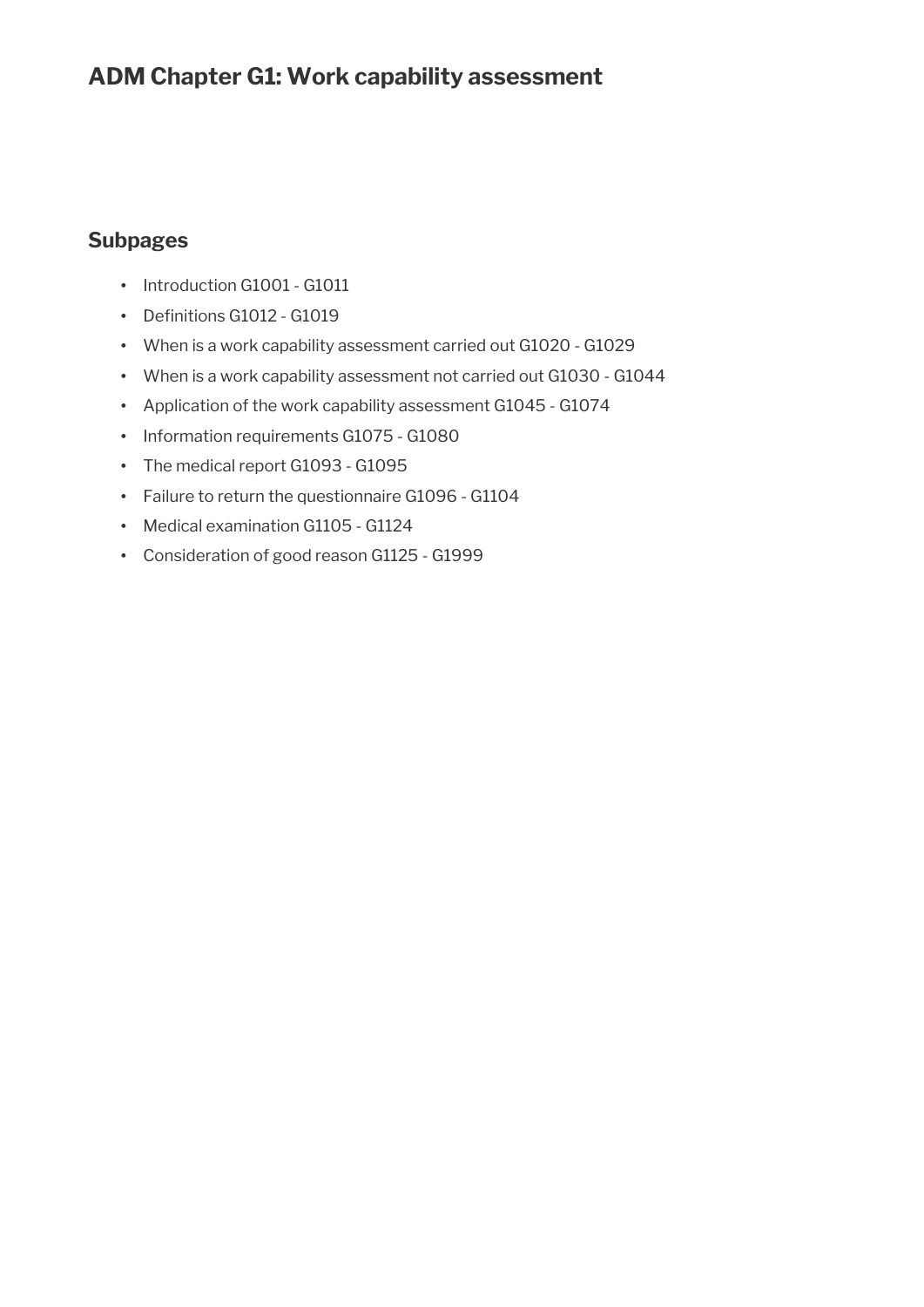# **Introduction G1001 - G1011**

## **Introduction**

G1001 The WCA is an assessment of the extent to which a claimant with a specifc disease or bodily or mental disablement is capable, or is incapable, of carrying out specified activities $^1\!$ 

1 UC Regs, reg 39(2) & (3); reg 40(2)(a); Sch 6 & 7

**Important note:** The WCA for UC is **only** as described above. It does **not** include being treated as having LCW or LCWRA. It is **not** the same as the description of the WCA for ESA in DMG Chapter 42, and ADM Chapter U2, as the end to end medical process, including whether the claimant can be treated as having LCW or LCWRA. In practice the process of referral to Medical Services remains the same.

G1002 The question of whether a claimant has LCW or LCWRA is relevant in order to determine

**1.** if the LCWRA element can be included in the UC award<sup>1</sup>and

**2.** what work-related requirements group the claimant falls into<sup>2</sup> and

**3.** which income and work allowance deduction is applicable<sup>3</sup> and

**4.** where the claimant is also eligible for receipt of the carer element, which element is payable  $^4$ .

**Note 1:** See ADM Chapter F5 for guidance on the LCWRA element, Chapter J2 for guidance on work– related requirements groups, Chapter E2 (Awards and maximum amount of UC) for guidance on income and work allowance deductions, and Chapter F6 for guidance on the carer element.

**Note 2:** From 3.4.17 where it is determined that a UC claimant has, or is treated as having, LCW, their award cannot include the LCW element $^1$ . But see the Appendix to ADM Chapter F5 (The LCWRA element) for exceptions where the removal of the LCW element does not apply. A determination that the claimant has LCW continues to be relevant for the purposes of work-related requirements and income and work allowance deductions – see [G2004 \(link is external\)](http://intralink/1/lg/acileeds/guidance/adm/dwp_t758938.asp).

1 UC Regs, reg 27; 2 WR Act 12, s 13(3) & 19–22; 3 UC Regs, reg 22; 4 reg 29(4)

G1003 The WCA will normally be completed during the relevant period during which the LCWRA element is not included in the UC award. See ADM Chapter F5 (the LCWRA element) for guidance on the relevant period.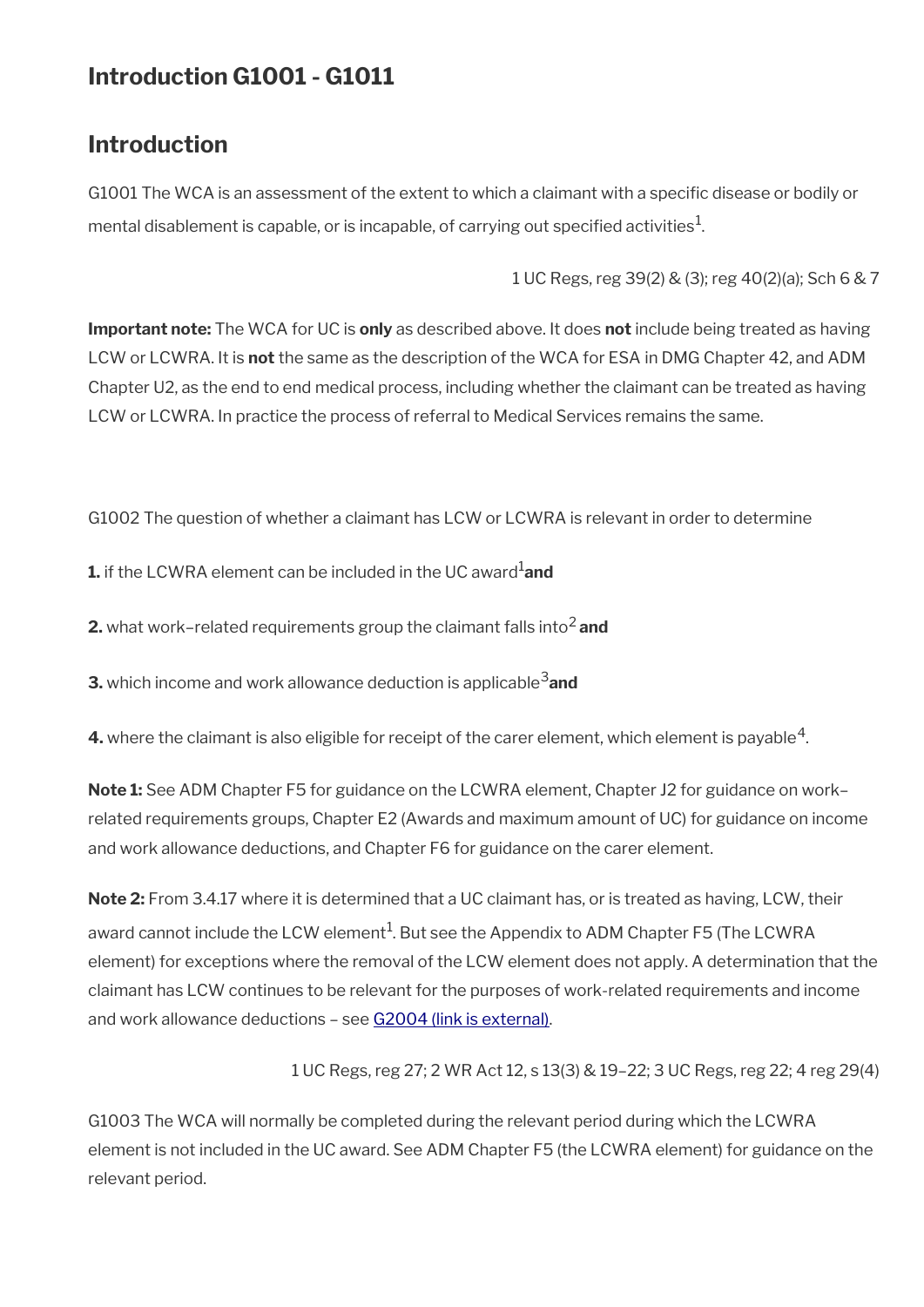G1004 Claimants who are treated as having LCW or LCWRA do not have to undergo the WCA $^{\rm 1}$ .See ADM Chapters G2 (LCW) and G3 (LCWRA) for further guidance.

1 UC Regs, reg 39(1)(b) & 40(1)(b)

G1005 A UC claimant may already have been assessed for LCW and LCWRA for the purposes of ESA. Where

**1.** it has been determined that the claimant has LCW or LCWRA following an assessment under ESA legislation<sup>1</sup>and

**2.** a claim for UC is made while the determination in **1.** is current

the claimant does not have to undergo a separate WCA for the purposes of UC<sup>2</sup>. See G1020 **2.** for when a further WCA may be required. See ADM Chapter U2 for guidance on assessing LCW and LCWRA for ESA.

**Note:** In this Chapter references to ESA are to new style ESA<sup>3</sup> . See ADM Chapter M3 (Gateway conditions – claims for UC from 16.6.14) for guidance on the meaning of new style ESA.

1 ESA Regs 13, reg 15 & 30; 2 UC Regs, reg 39(1)(a) & 40(1)(a)(ii); 3 UC (TP) Regs, reg 2(1)

G1006 The DM should note that where a claimant is treated as having LCW or LCWRA under ESA legislation<sup>1</sup>, they are not automatically treated as having LCW or LCWRA for the purposes of UC<sup>2</sup>. This is because the conditions are not identical. The DM should check why the claimant has been treated as having LCW or LCWRA for ESA. If the ESA condition which is satisfied is the same as a UC condition, the DM may determine that the claimant is treated as having LCW or LCWRA for the purposes of UC.

1 ESA Regs 13, reg 16, 21, 22, 31 & 32; 2 UC Regs, Sch 8 & 9

#### **Example**

Kelly is entitled to ESA. She is treated as having LCW as she is pregnant, and is entitled to MA. Her pregnancy is progressing normally, and she has no health problems. She claims UC. Kelly cannot be treated as having LCW for the purposes of UC.

G1007 As part of the assessment, claimants may be required to complete a questionnaire $^1$  (see G1075 et seq) and if necessary attend a medical examination<sup>2</sup> (see G1105 et seq). If they fail without a good reason to do either, they can be treated as not having LCW and LCWRA $^{\rm 3}$ .

**Note:** This does not apply to claimants who are treated as having LCW or LCWRA<sup>4</sup> (see ADM Chapters G2 and G3).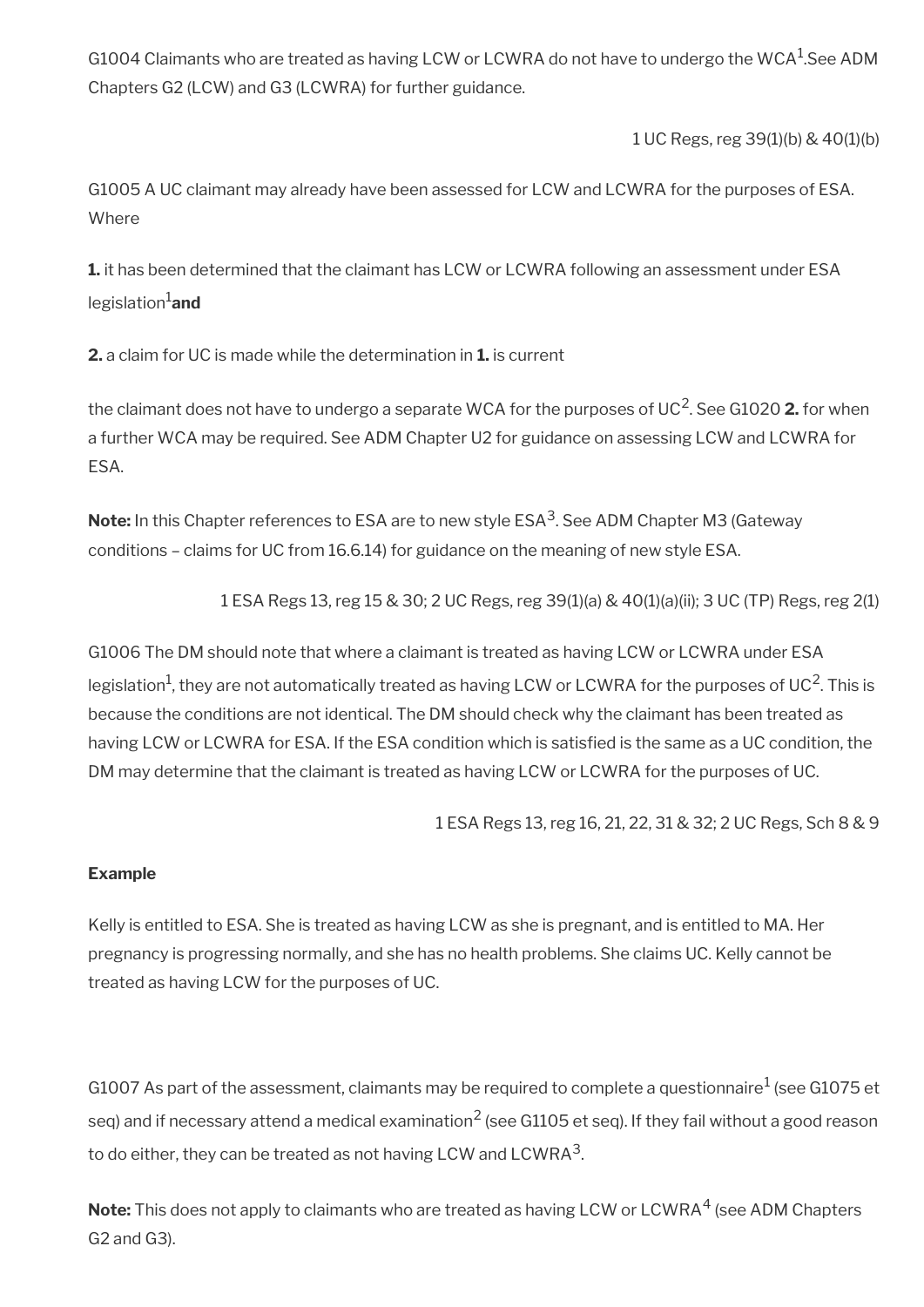G1008 – G1011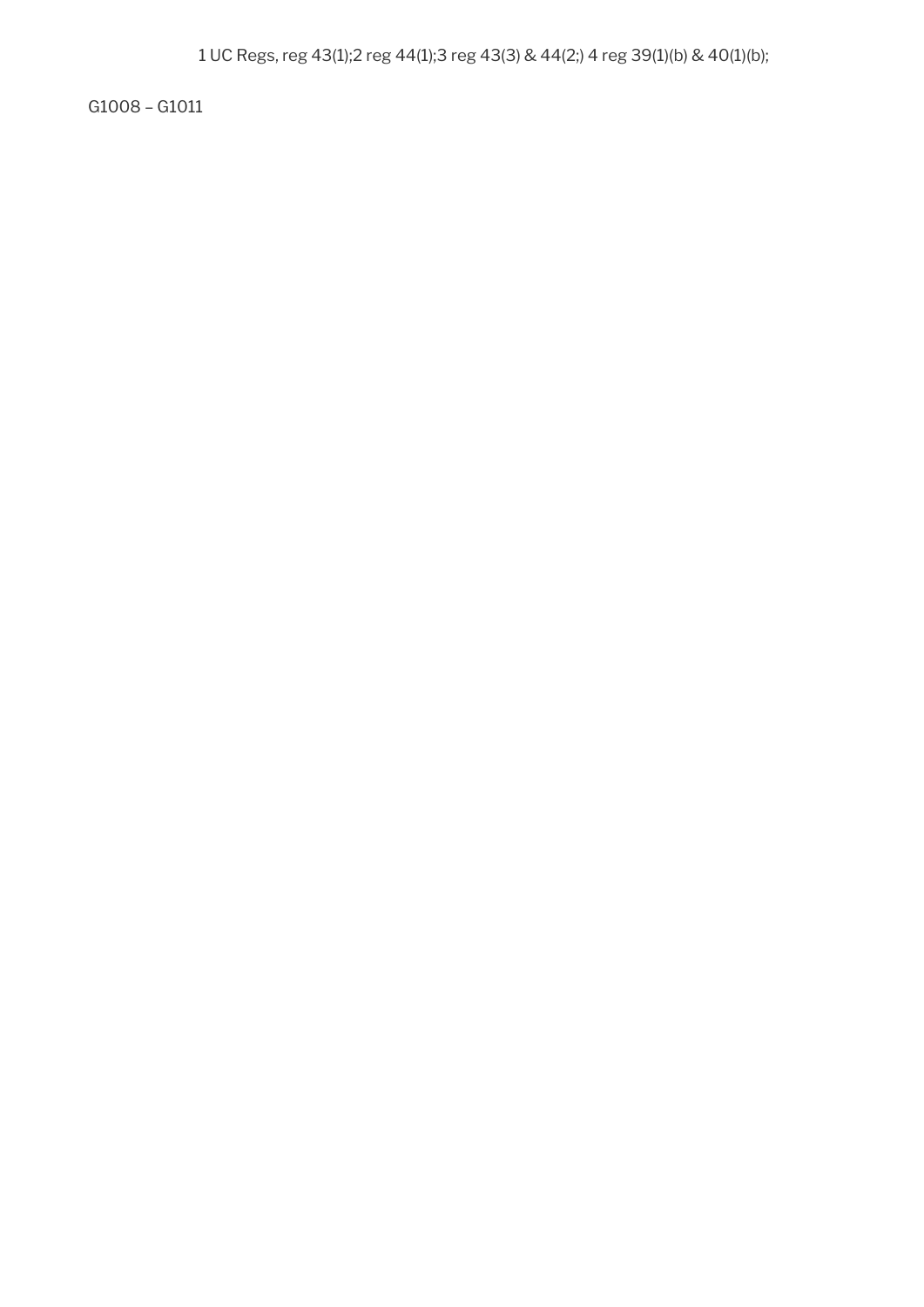# **Defnitions G1012 - G1019**

[Meaning of a health care professional](#page-4-1) G1012

[Meaning of claimant](#page-4-0) G1013 – G1019

## <span id="page-4-1"></span>**Meaning of a health care professional**

G1012 A HCP means<sup>1</sup>

**1.** a registered medical practitioner **or**

**2.** a registered nurse **or**

**3.** a registered occupational therapist or physiotherapist<sup>2</sup>.

1 UC Regs, reg 2; 2 Health Act 99, s 60

## <span id="page-4-0"></span>**Meaning of claimant**

G1013 Claimant means a single claimant or each of joint claimants $^1$ .

1 WR Act 12, s 40

G1014 – G1019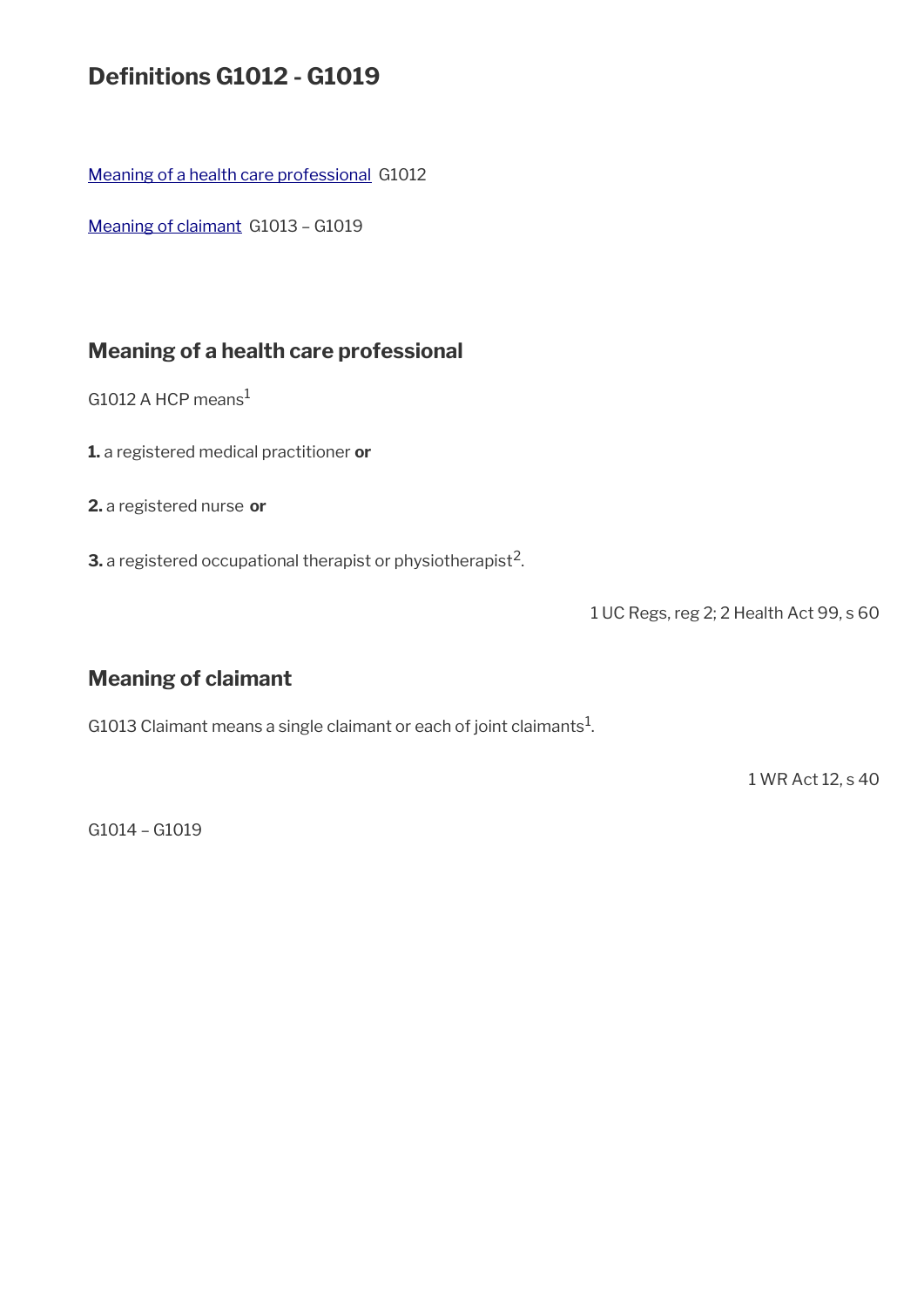## **When is a work capability assessment carried out G1020 - G1029**

[Initial and Routine assessments](#page-5-1) G1020

 [Exceptions](#page-5-0) G1021 - G1029

## <span id="page-5-1"></span>**Initial and routine assessments**

G1020 A WCA may be carried out when

**1.** the DM has to determine whether the claimant has LCW or LCWRA for the first time $^1$  (but see G1005 where the claimant has already been assessed for ESA) **or**

**2.** there has been a previous determination that the claimant has or is treated as having LCW or LCWRA, and the DM wishes to determine whether

**2.1** there has been a relevant change of circumstances in the claimant's physical or mental condition or

**2.2** the previous determination was made in ignorance of, or based on a mistake as to, some material fact2.

1 UC Regs, reg 41(1)(a); 2 reg 41(1)(b)

## <span id="page-5-0"></span>**Exceptions**

G1021 A WCA is not normally carried out where $1$ 

**1.** the claimant has weekly earnings<sup>2</sup> – see G1030 et seq for further guidance **or** 

**2.** it was previously determined that the claimant did not have LCW or LCWRA  $^3$  – see G1040 et seq for further guidance.

1 UC Regs, reg 41(1); 2 reg 41(2) & (3); 3 reg 41(4)

G1022 – G1029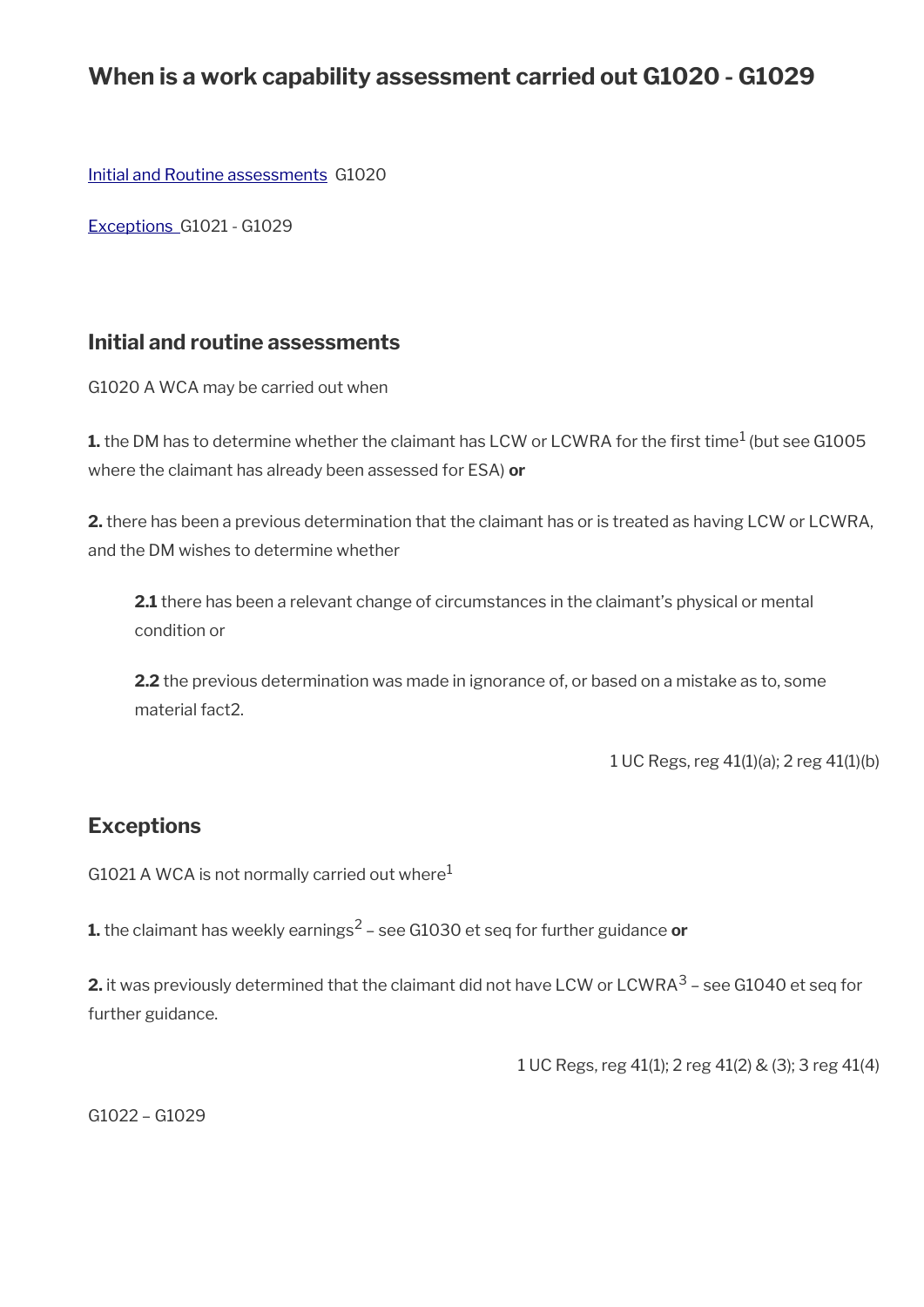## **When is a work capability assessment not carried out G1030 - G1044**

Claimant with weekly earnings: the in work gateway G1030

[Claimant found not to have LCW or LCWRA](#page-8-0) G1040 -G1044

## **Claimant with weekly earnings: the in work gateway**

G1030 Normally a claimant who is in work earning above the relevant threshold (see G1033) is

**1.** not entitled the LCWRA element<sup>1</sup>and

**2.** not subject to work–related requirements<sup>2</sup>.

Unless any of the exceptions in G1032 apply, the WCA is not carried out, so entitlement to the LCWRA element cannot be considered<sup>3</sup>.

1 UC Regs, reg 27; 2 reg 90; 3 reg 41(2) & (3)

G1031 The in work gateway allows claimants who are working, but are at risk of not being able to do so, where they

**1.** are disabled and entitled to AA, DLA, PIP or AFIP **or**

**2.** start work after being assessed as having LCW or LCWRA

to be assessed or reassessed under the WCA. If they have LCWRA, the LCWRA element will continue to be included in the UC amount until the next WCA is due, or there is a specific reason to carry out a fresh assessment.

**Note:** DMs should note that this does not apply to ESA. A UC claimant may have LCW for the purposes of UC, even though for ESA they may be treated as not having LCW because the work is not exempt work. See ADM Chapter V3 for guidance on exempt work.

G1032 Where the claimant has weekly earnings<sup>1</sup> that are equal to or above the relevant threshold (see G1033), a WCA cannot be carried out unless

**1.** they are entitled to<sup>2</sup>

**11**  $\Delta \Delta^3$ or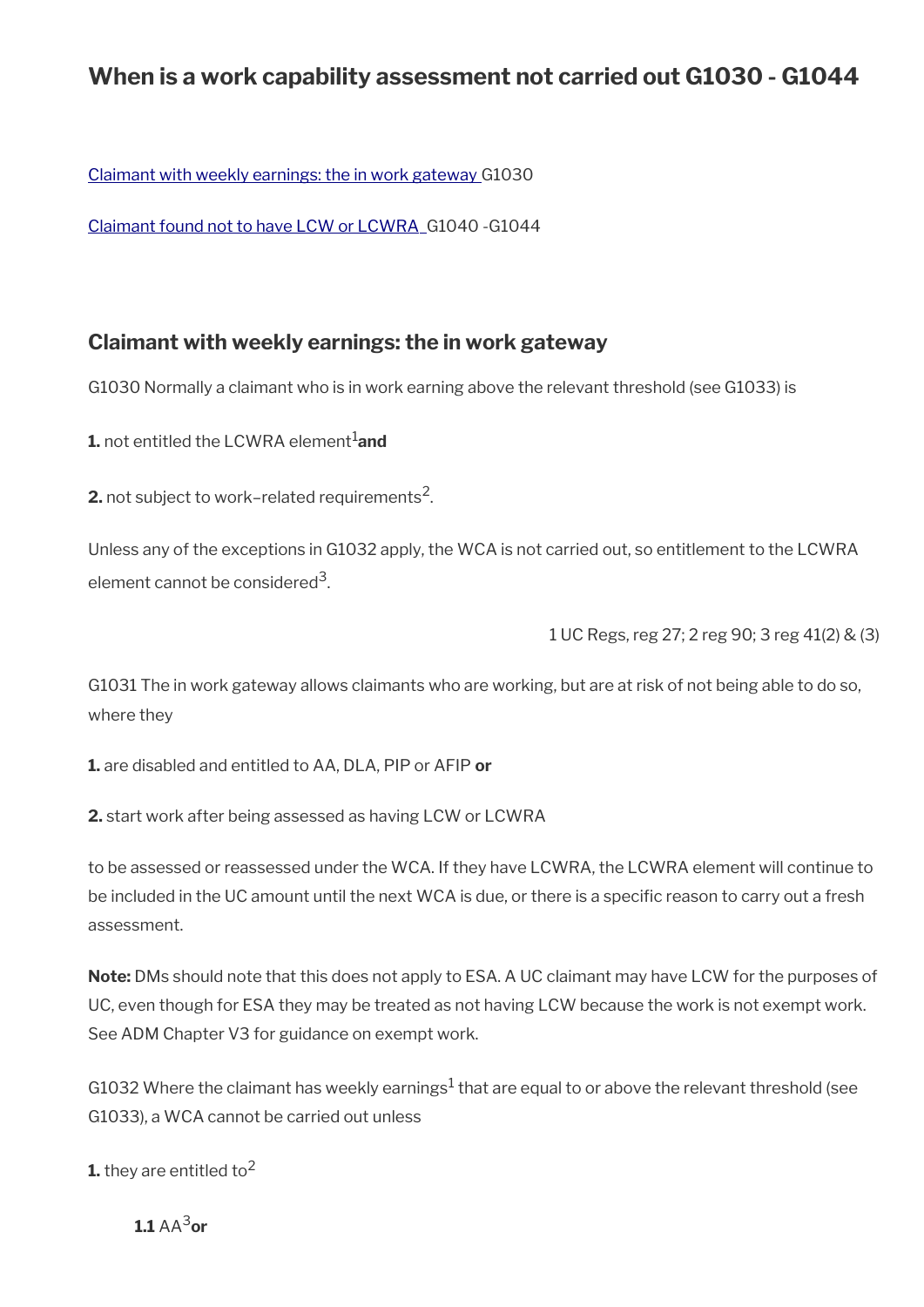**1.2** DLA<sup>4</sup>or

**1.3** PIP5**or**

 $1.4$  AFIP<sup>6</sup> or

**2.** the WCA is to review a previous LCW or LCWRA determination made for the purposes of ESA or UC<sup>7</sup> – see G1035 for further details.

**Note:** See ADM Chapter J2 (Work–related requirements groups) for guidance on calculation of weekly earnings.

1 UC Regs, reg 2 & 90(6); 2 reg 2 & 41(2)(a); 3 SS CB Act 92, s 64, 104, 105, 111 & Sch 8, para 4 & 7(2); WR Act 12, s 64(3)(a); Personal Injuries (Civilians) Scheme 83, art 14, 15, 16, 43 or 44; 4 SS CB Act 92, s 71; 5 WR Act 12, Part 4; 6 AF & RF (Comp Scheme) Order; 7 UC Regs, reg 41(2)(b)

G1033 The relevant threshold is the amount the claimant would be paid at the highest NMW hourly rate for 16 hours a week $^{\rm 1}$ . See ADM Chapter H3 (Earned income: employed earnings) for NMW rates.

1 UC Regs, reg 41(3); National Minimum Wage Regs 99, reg 11

#### **What if a work capability assessment cannot be carried out**

G1034 Where

**1.** a WCA cannot be carried out as in G1032<sup>1</sup>and

**2.** the claimant cannot be treated as having LCW or LCWRA<sup>2</sup>

the claimant is treated as not having LCW<sup>3</sup>. But see G1036 for where this does not apply.

**Note:** See ADM Chapter G2 for where a claimant is treated as having LCW, and ADM Chapter G3 for where a claimant is treated as having LCWRA.

1 UC Regs, reg 41(2); 2 reg 39(6) or 40(5); 3 reg 41(2)

#### **Claimant already has LCW or LCWRA**

G1035 If a claimant in work has already been assessed as having LCW or LCWRA, whether for the purposes of UC or ESA $^1$ , a further WCA may be carried out in order to consider again whether the claimant has LCW or LCWRA<sup>2</sup>. If already included, the LCWRA element continues to be included in the UC amount unless and until it is determined that the claimant does not have LCWRA.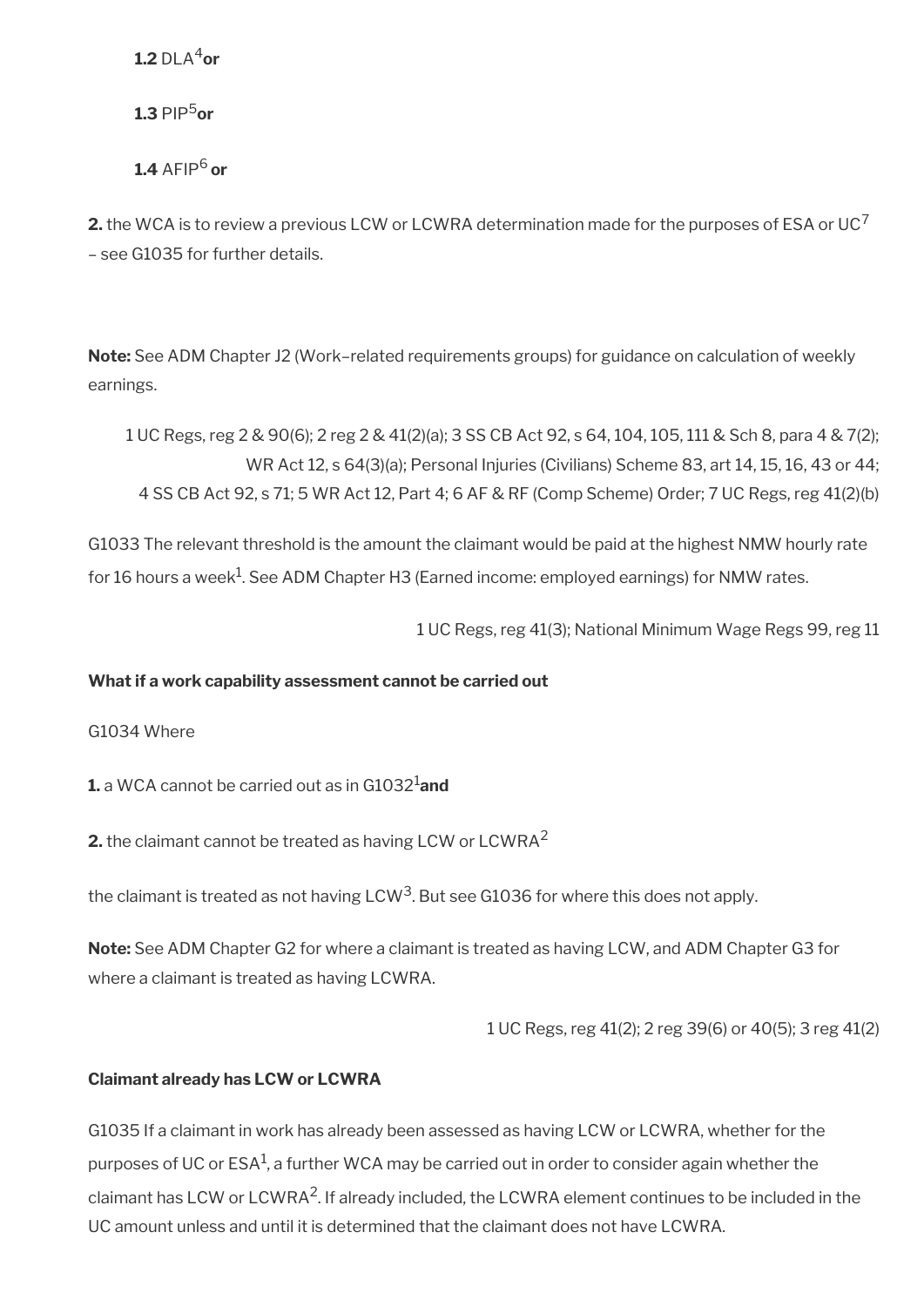G1036 The DM may consider that a further WCA is not required, for example where the claimant's work does not give rise to a doubt as to whether they still have LCW. In this case the claimant is **not** treated as not having LCW and G1034 does not apply.

#### **Example**

Nigel is entitled to UC including the LCWRA element. He has LCWRA because he was born without hands and cannot pick up and move a carton of liquid, or press the buttons on a keypad, or turn the pages of a book. Nigel starts office work, earning 16 x the NMW every week. The DM establishes that the job is in the family business where Nigel uses voice-activated equipment. The DM decides that a further WCA is not required, and Nigel's UC award continues to include the LCWRA element.

G1037 – G1039

## <span id="page-8-0"></span>**Claimant found not to have LCW or LCWRA**

G1040 Where it has been determined that the claimant does not have LCW following application of the WCA under UC or ESA legislation, a WCA may not be carried out unless there is evidence to suggest that

**1.** the determination was based on ignorance of, or mistake as to, some material fact **or**

**2.** there has been a relevant change of circumstances in the claimant's physical or mental condition, for example where there is a new or worse condition $^1\!\!$ .

1 UC Regs, reg 41(4)

G1041 – G1044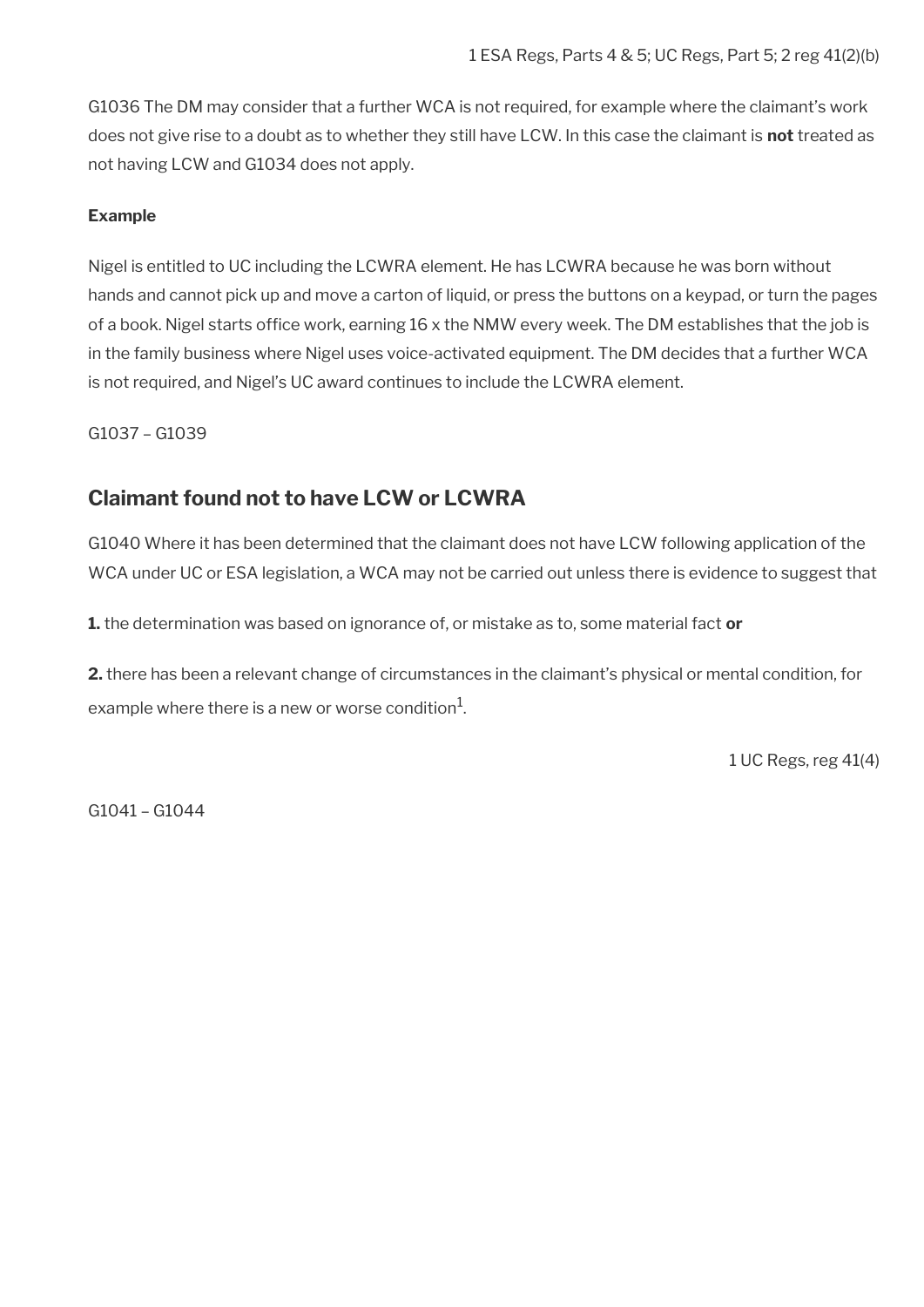# **Application of the work capability assessment G1045 - G1074**

[Use of prostheses, aids and appliances](#page-9-0) G1049 - G1061

[Use of manual wheelchair](#page-12-0) G1062 - G1074

G1045 The WCA is an assessment of the extent of a claimant's ability to perform specifed **activities** because of their physical or mental condition $^{\hbox{1}}$ . The performance of activities is measured by **descriptors**<sup>2</sup> . The test is the ability to perform any work or work–related activity, not a specifc occupation.

1 UC Regs, reg 39(3)(a) & 40(2); Sch 6 Column 1 & Sch 7 Column 1; 2 Sch 6 Column 2 & Sch 7 Column 2

G1046 If a descriptor applies as a direct result of treatment provided by a registered medical practitioner for a specific disease, illness or disablement, it is treated as applying as a result of that disease, illness or disablement $^1$ .

1 UC Regs, reg 42(3)

G1047 See ADM Chapter G2 for guidance on the assessment of whether a claimant has LCW, and Chapter G3 for guidance on the assessment of whether a claimant has LCWRA.

## <span id="page-9-0"></span>**Use of prostheses, aids and appliances**

G1049 A claimant is assessed

**1.** as if fitted with or wearing any prosthesis with which they are normally fitted (such as an artificial limb) or normally wear **and**

**2.** as if wearing or using any aid or appliance which is normally, or could reasonably be expected to be, worn or used (such as a hearing aid) $^{\rm 1}$ .

1 UC Regs, reg 42(2)

G1050 The DM should apply the following principles:

**1.** where a claimant normally uses an aid or appliance, they must be assessed as if they were using it

**2.** if an aid or appliance has been prescribed or recommended by a person with appropriate expertise, the claimant must be assessed as using it unless it would be unreasonable for them to use it

**3.** if a claimant does not use an aid or appliance, and it has not been prescribed or recommended, the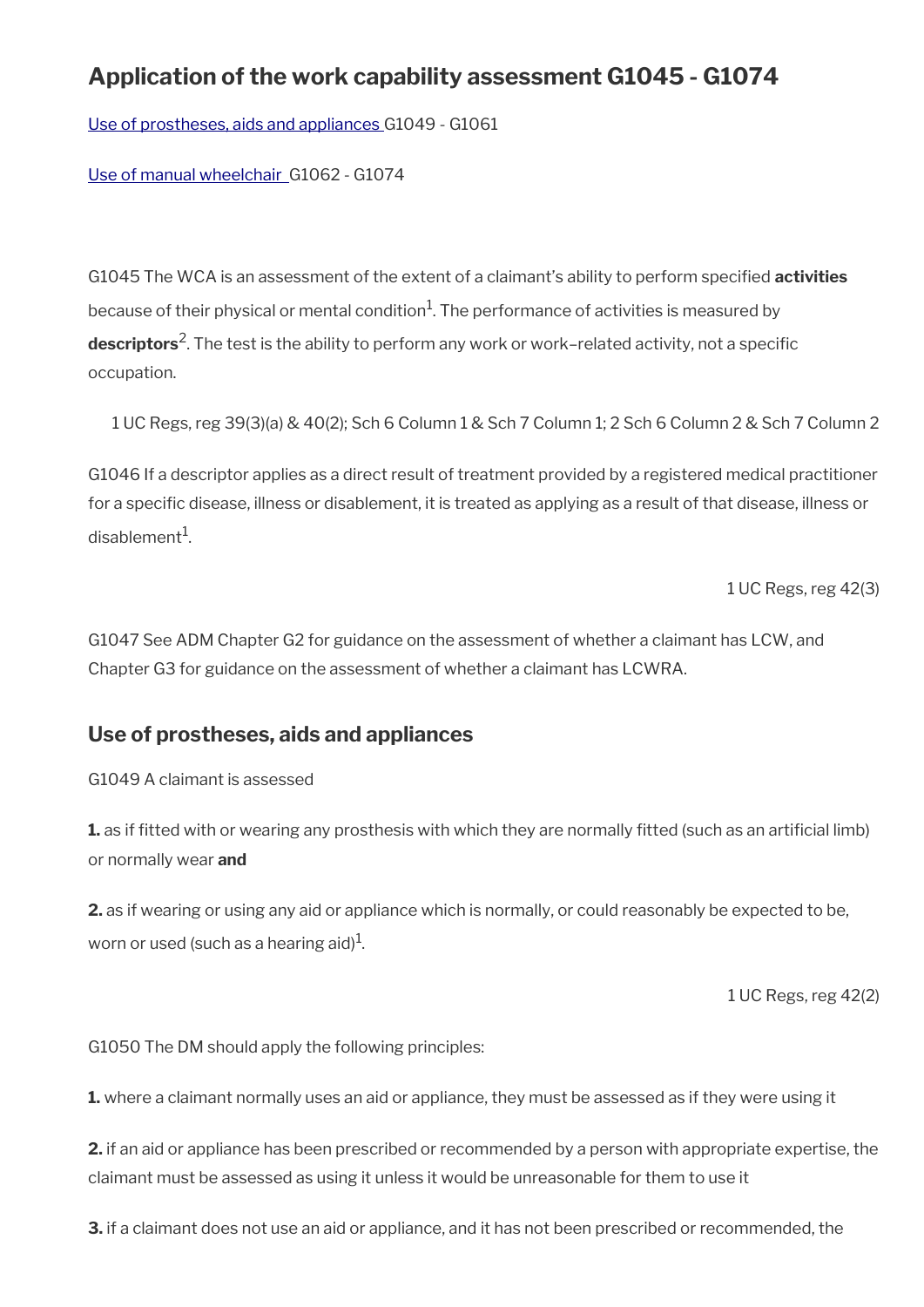- 3.1 it is normally used by people in the same circumstances acting reasonably and
- 3.2 it would be reasonable for the claimant to use it.

G1051 Where G1050 **3.** applies, the DM must explain how an aid or appliance would help the claimant.

### **General application**

G1052 The test of normal use of an aid or appliance applies to the assessment of all of the physical activities in the WCA $^{\rm 1}$ . It is not restricted to those activities that make specific reference to aids or appliances.

1 UC Regs, reg 42(2)

G1053 Four of the LCW physical activities $^1$  refer specifically to the use of aids. Activity 1 (mobilising), Activity 7 (understanding communication), Activity 8 (navigation), and Activity 9 (continence), all refer to aids that are normally or could reasonably be used. The DM should apply the test in a way that displays consistency between the WCA as a whole and the assessment of each descriptor in particular.

1 UC Regs, Sch 6, Part 1

### **Aid or appliance prescribed or advised**

G1054 The DM should establish whether the claimant normally uses an aid or appliance, and if not, whether the use of it has been prescribed or advised.

G1055 If the claimant does not have an aid or appliance which they have been prescribed or advised to use, the DM should establish

**1.** whether it would help the claimant

- **2.** why they are not using one
- **3.** whether the explanation is reasonable.

#### **Example**

Billy has been advised by his GP to use a walking stick to help with balance problems when walking and standing. He states that he doesn't like the idea of a walking stick because it makes him look old. The DM considers that it would be reasonable to expect Billy to use a walking stick, and assesses LCW and LCWRA as if he is using it.

## **Aid or appliance not prescribed or advised**

G1056 The WCA should be applied in the context of a notional employer in a modern workplace who is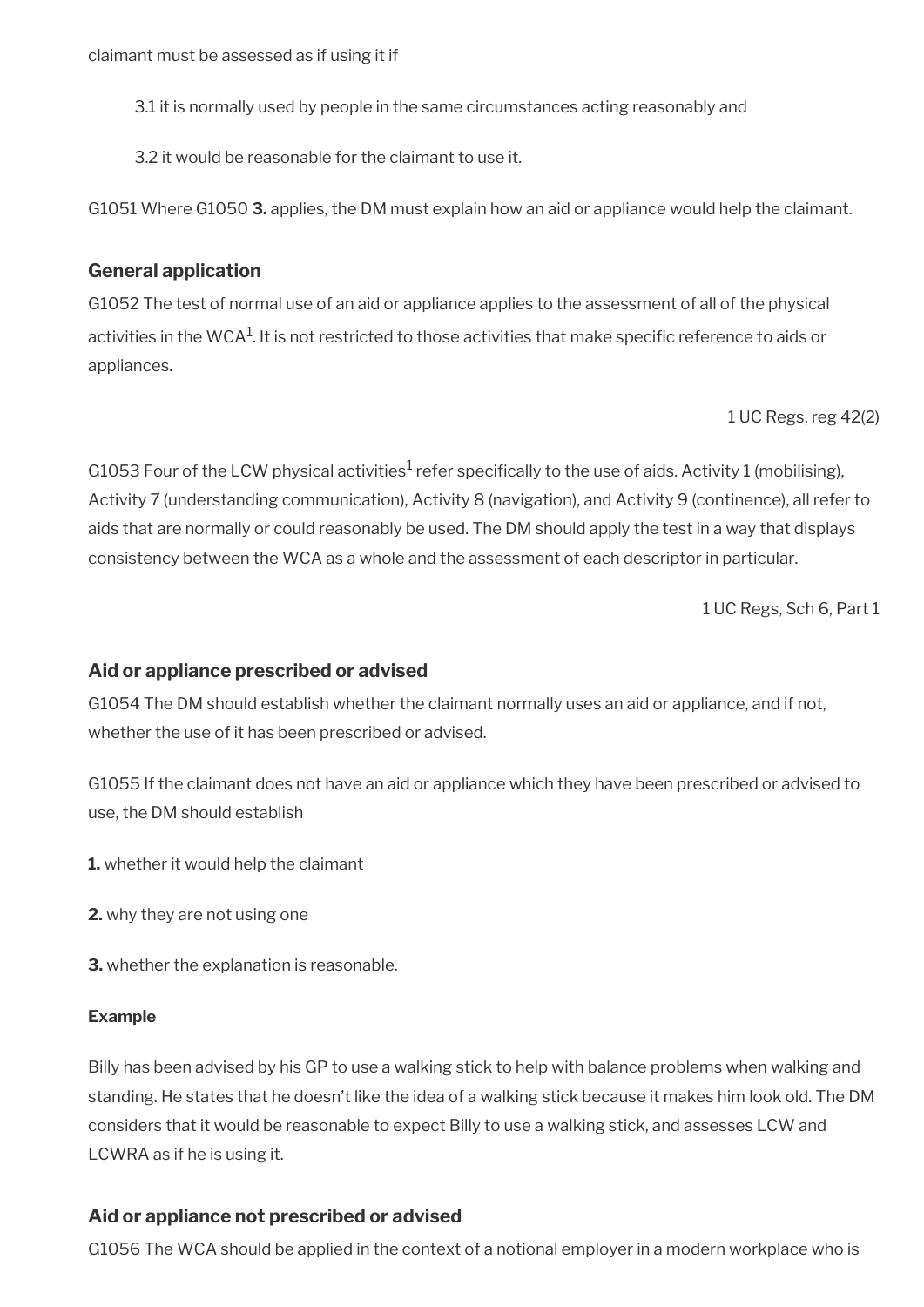prepared to make reasonable adjustments $^{\rm 1}$  to enable the claimant to work.

1 Equality Act 2010

G1057 **All** the circumstances of the individual claimant should be taken into account when considering whether it would be reasonable to assess them as using an aid or appliance that has not been prescribed or that they have not been advised to use. An example would be whether it would be reasonable to expect a claimant to mobilise using a manual wheelchair $^{\mathrm{1}}$ .

1 [2015] AACR 5

#### G1058 Factors include whether

**1.** the claimant possesses the aid or appliance

**2.** the claimant was given specific medical advice about managing their condition, and it is reasonable for them to continue following that advice (see G1062)

**3.** the claimant would be advised to use an aid or appliance if they raised it with the appropriate authority such as a GP or occupational therapist (advice may only be given on request)

**4.** it is medically reasonable for them to use an aid or appliance

**5.** the health condition or disability is likely to be of short duration

**6.** an aid or appliance is widely available (see G1065)

**7.** an aid or appliance is affordable in the claimant's circumstances (people are not routinely required to buy equipment where it can be prescribed.)

**8.** the claimant is able to use and store the aid or appliance (see G1064)

**9.** the claimant is unable to use an aid or appliance due to their physical or mental health condition, for example they are unable to use a walking stick or manual wheelchair due to a cardiac, respiratory, upper body or mental health condition.

#### **Example 1**

Miranda has signifcantly reduced mobility due to arthritis of the right hip and is on the waiting list for a hip replacement. She uses a walking stick to help with balance, but this does not enable her to walk any further than 200 metres before she experiences pain. She has not been advised to use a wheelchair. The HCP advises that she has no other health problems, and in their opinion based on clinical experience, would be provided with a manual wheelchair if she asked her consultant about this. If she had a wheelchair, she would be able to mobilise over longer distances. The DM decides that it would be reasonable, having considered all relevant factors, for Miranda to use a manual wheelchair, and that none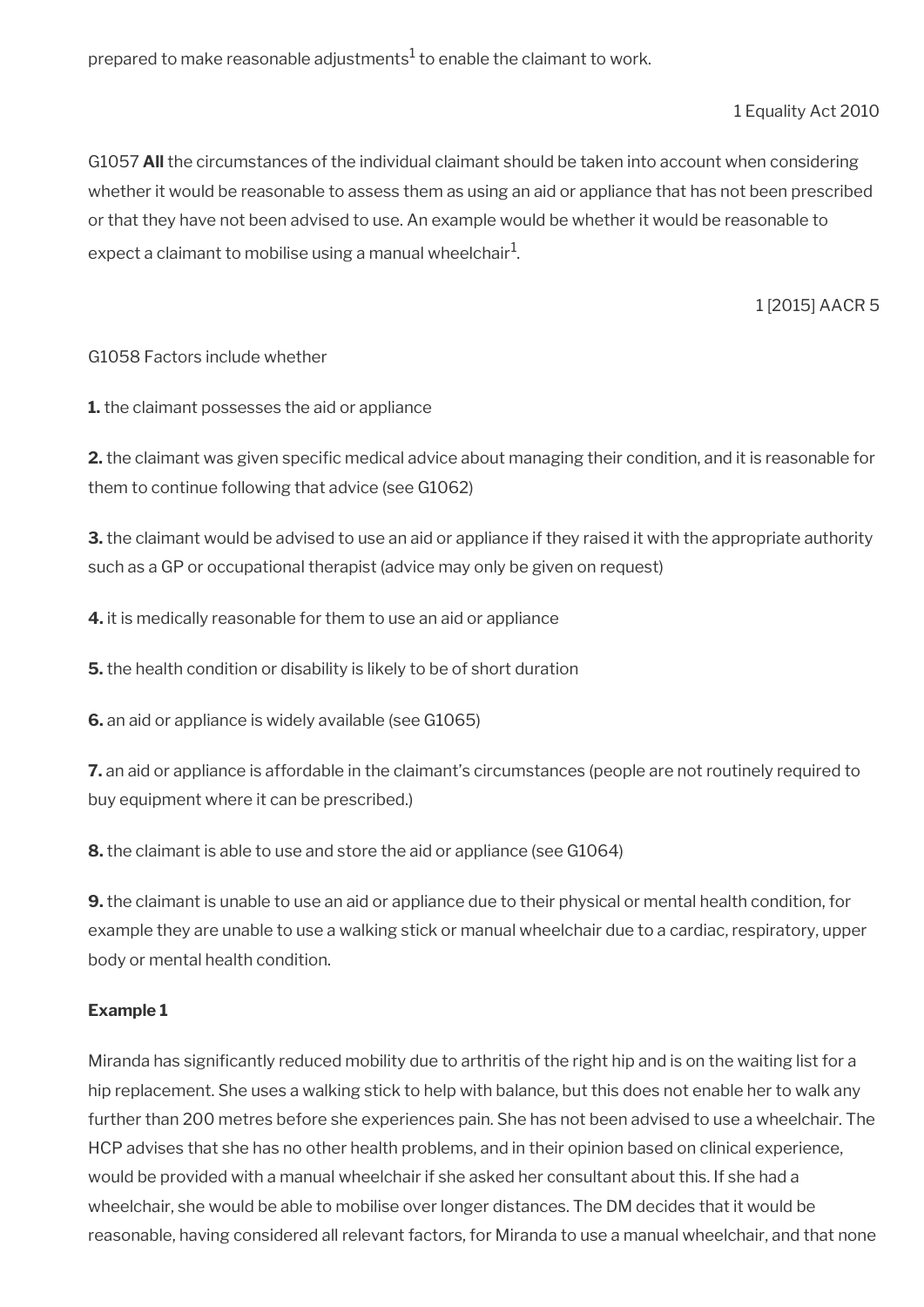of the Activity 1 descriptors apply.

#### **Example 2**

Gary has problems standing due to a condition which affects his balance. He would normally be helped by the use of a walking stick. However, the HCP advises that due to arthritis of the hands, Gary would have diffculty using a stick because he has reduced grip. The DM determines that it would not be reasonable to assess Gary taking a walking stick into account.

G1059 Where it is considered that the claimant should be assessed using an aid or appliance they do not have, the DM must give a clear explanation of how it could help the claimant. In the majority of cases the HCP will give advice on their use in the medical report. If not, or if the advice is not clear, the DM should seek further advice as to how reasonable it is to expect the claimant to use or benefit from the aid or appliance.

G1060 The aid or appliance must be relevant to the activity being assessed. For example, when assessing activity 5, manual dexterity, it is not appropriate to consider the use of devices, such as a grabber, which substitute for the hands, other than prosthetic hands.

G1061 DMs are additionally reminded that some activities and descriptors specify that the person must be assessed without the help of another person.

## <span id="page-12-0"></span>**Use of manual wheelchair**

#### **Medical factors**

G1062 All medical considerations affecting an ability to use a manual wheelchair need to be taken into account, including any potential consequences such as muscle wasting. However, it should be noted that use of a wheelchair need only be for short distances and for limited periods.

**Note:** See G1058 **2.** - **5.** and **9.** for examples of medical factors which should be considered.

G1063 These considerations apply to all aspects of using a manual wheelchair, including getting in and out, propelling, and being able to control it. It may be that some of the reasons for not being able to use a wheelchair are relevant to other functional descriptors, for example inability to move from one seated position to another unaided.

#### **Home environment**

G1064 The claimant's domestic environment is potentially relevant – see G1058 **8.**. However, given

**1.** the underlying purpose of the WCA **and**

**2.** the circumstances in the modern workplace

an inability to use or store the wheelchair at home, due to factors such as inaccessible doors or stairs, is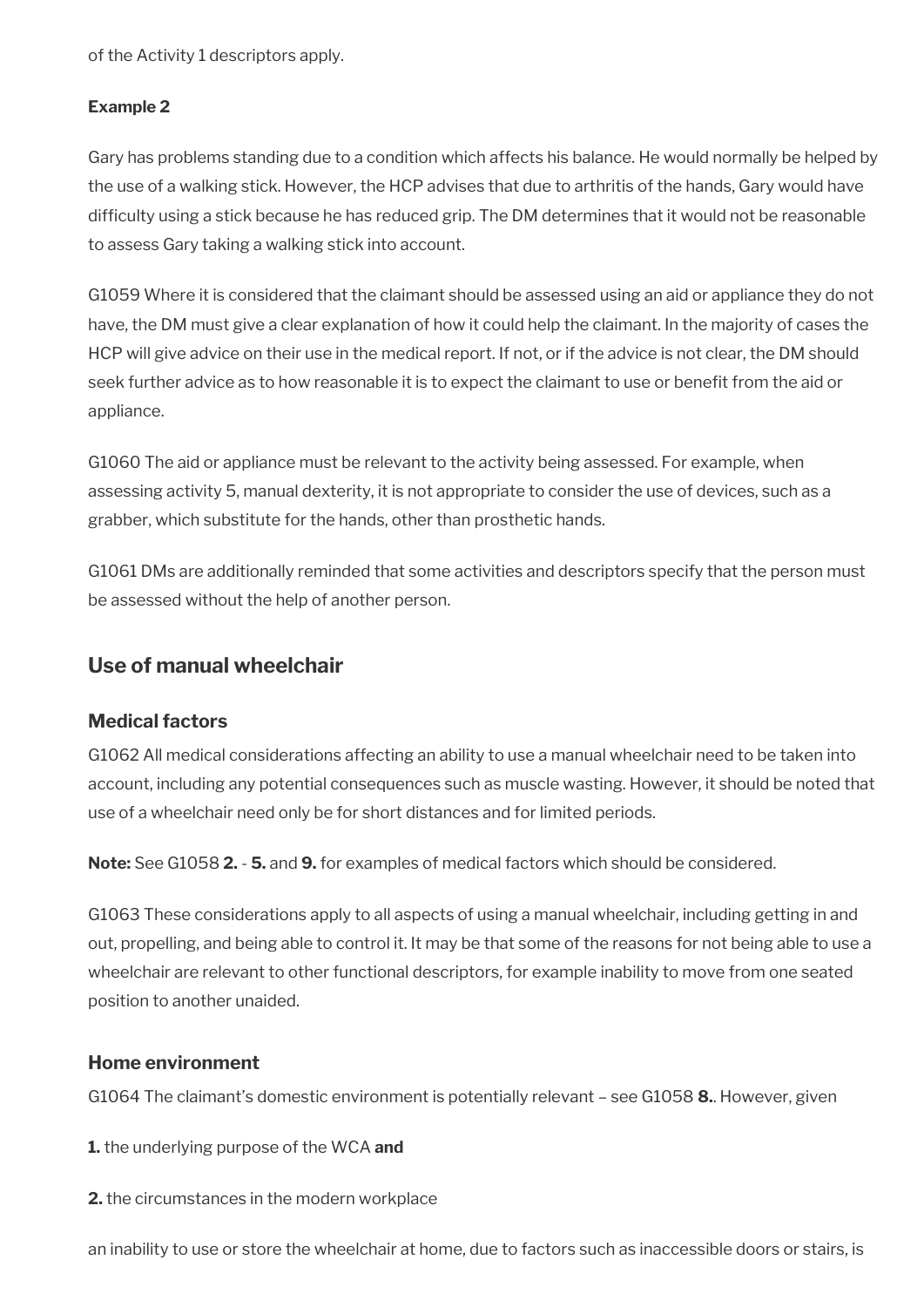unlikely to be important, as the wheelchair could be stored at the workplace as part of the employer's duty to make reasonable adjustments.

### **Availability of manual wheelchairs**

G1065 The availability of manual wheelchairs is a question of fact requiring evidence of how they could be obtained, including local knowledge. There is no requirement for an NHS wheelchair assessment before considering whether the claimant could reasonably use a manual wheelchair, although such evidence would be useful if it existed.

G1066 It should be possible for the Secretary of State to

**1.** provide evidence about ways of obtaining inexpensive manual wheelchairs, such as from private companies or charities, if one is required to enable the claimant to work **or**

**2.** ensure that the availability of manual wheelchairs is not an issue through a DWP scheme.

G0167 The DM will therefore need to explain in decisions, and responses to the FtT, how the claimant could obtain a manual wheelchair if that is required to enable them to take up employment.

## **Evidence**

G1068 The DM should consider requesting advice from disability employment advisers about what provision is available in the claimant's area, including under any DWP Scheme, such as Access to Work, or the Flexible Support Fund, that would enable the claimant to take up an offer of employment.

G1069 For more generic evidence, the FtT could be referred to on-line NHS or local authority guidance about provision of wheelchairs. The DM should also consider whether a manual wheelchair could be made available on rental terms.

### **Reasons for DM's decision**

G1070 DMs in decisions, and responses to the FtT, should explain, based on evidence specifc to the claimant, and generic published evidence, why it is considered that

**1.** it is reasonable to assess the claimant's ability to mobilise with a manual wheelchair if they do not have one **and**

**2.** the use of a manual wheelchair by the claimant promotes the underlying purpose of the WCA.

G1071 The underlying purpose of the WCA is to assess a person's functionality i.e. what they can do in the modern workplace, and enable them to engage in the labour market where appropriate. People who can use aids such as a manual wheelchair to mobilise, if working in a fully accessible area, are not limited in their capability for some types of work if they are unable to walk. Manual wheelchairs are widely available. It is therefore reasonable to assess a person as if using a manual wheelchair for the required distances where appropriate.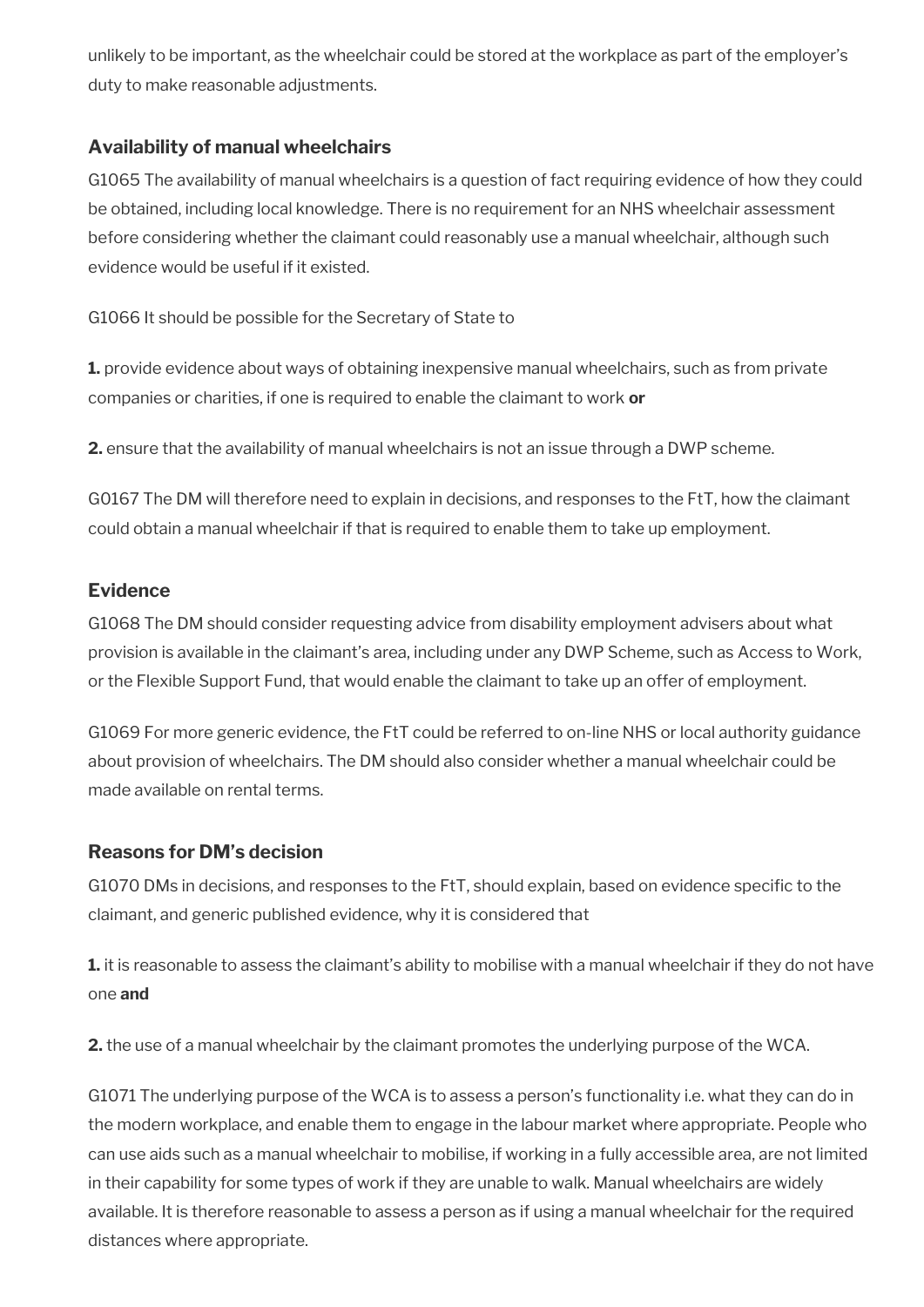### **Example 1**

Vincent has mobility problems after an accident at work affecting his right foot. He also suffers from asthma, diabetes and depression. He claimed UC after being medically retired from his job as a van driver. At the face-to-face assessment, Vincent told the HCP that the pain in his ankle stopped him from walking more than short distances using crutches. He went round the supermarket slowly leaning on a shopping trolley, or using an electric wheelchair trolley. When on holiday recently he had been given a wheelchair to get around the airport which his wife had pushed, and he spent his holiday at the hotel or on coach trips. He had not asked to be assessed for a wheelchair as he had nowhere to keep it; he lived in a first floor flat over a shop.

The HCP advises that Vincent has no upper body problem, and the asthma and diabetes are controlled by medication. He should not have any difficulty using a manual wheelchair independently for more than 200 metres. Although Vincent claimed he had problems with standing and sitting, he was able to sit for more than an hour without signifcant discomfort. His depression is treated with mild anti-depressants, and did not affect his functions to the extent that any mental or cognitive descriptor applied. The DM determines that it was reasonable to assess Vincent's mobility as if he had a manual wheelchair, and there was no reason why he could not obtain one through the NHS wheelchair service if he needed one to use at work, where it could be stored. Vincent is found not to have LCW.

### **Example 2**

Sasje suffered from injuries to her head and legs in a road traffic accident. She claimed UC after being discharged from hospital. At the face-to-face assessment, her mother told the HCP that Sasje is still unable to walk more than a few steps. She pushes Sasje about in a manual wheelchair supplied by the NHS wheelchair service. Sasje was not given a self-propelled wheelchair, as the wheelchair assessment had identifed that she had poor road safety and spatial awareness, possibly as a result of the head injury.

The DM accepts the HCP's recommendation that Sasje is unable to mobilise 50 metres without help, and also requires supervision when in the wheelchair to ensure she does not put herself or others in danger. The DM determines that Sasje satisfies Sch 6 Activity 1(a)(i) (15 points) and 12(c) (6 points), as well as Sch 7 Activity 1(a). She is placed in the support group.

G1072 - G1074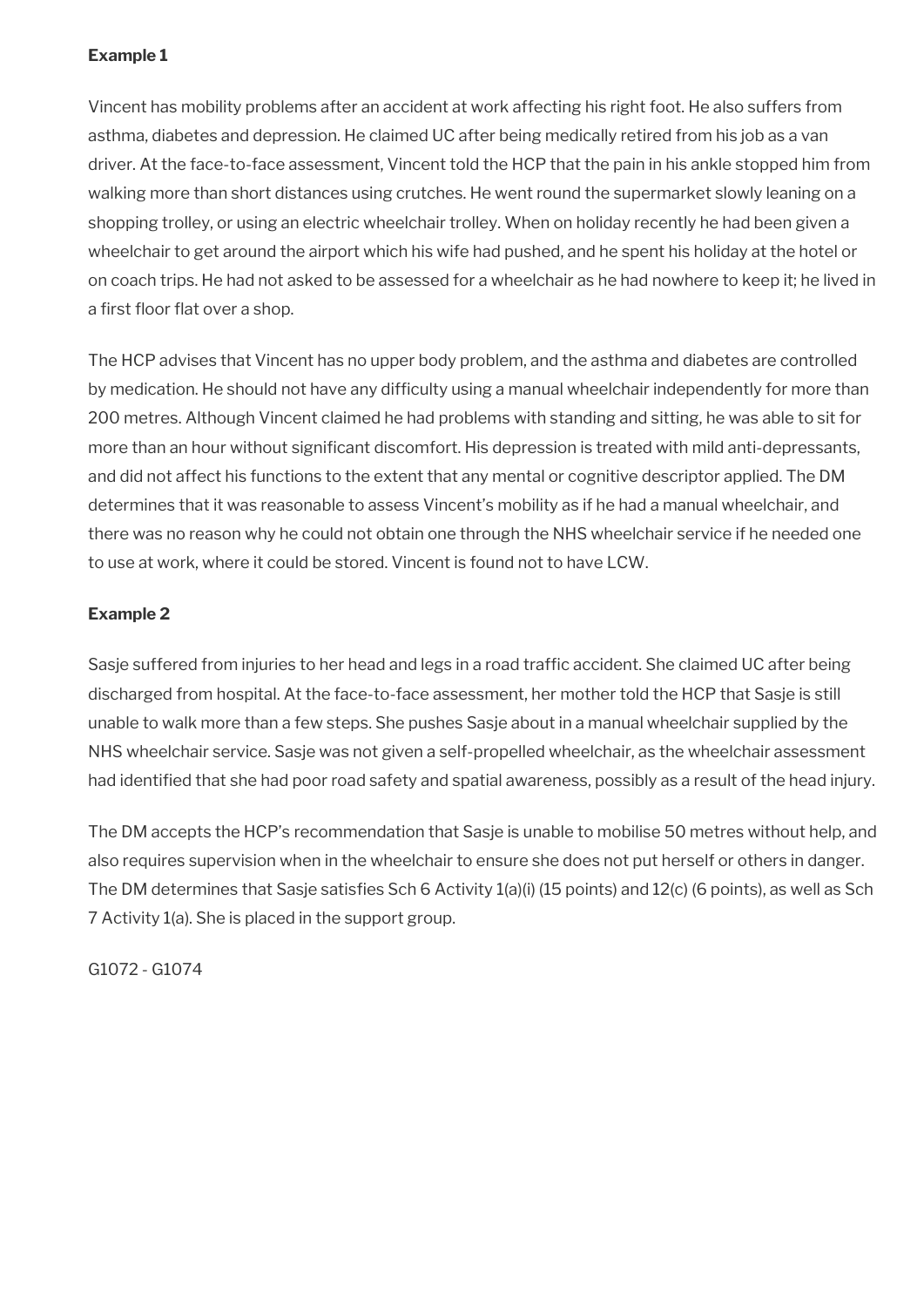## **Information requirements G1075 - G1080**

#### [The questionnaire G](#page-15-0)1076

G1075 The information required to determine whether a claimant has LCW or LCWRA is

**1.** any information relating to the descriptors that may be requested in the form of a questionnaire **and**

**2.** any additional information that may be requested $^1$ .

**Note:** See G1079 – G1081 for guidance on the role of medical services in information gathering.

1 UC Regs, reg 43(1) & Sch 6 & 7

## <span id="page-15-0"></span>**The questionnaire**

G1076 Where the DM is satisfied there is sufficient information to determine whether a claimant has LCW or LCWRA without the questionnaire, that information will not be required $^1$ .

1 UC Regs, reg 43(2)

G1077 Claimants who are treated as having LCW (see ADM Chapter G2) are not required to complete a questionnaire for the purposes of determining LCW, but will be required to provide information relating to the descriptors for LCWRA unless they are also treated as having LCWRA (see ADM Chapter G3).

G1078 The questionnaire is designed for the claimant to give as much information about their condition, how it affects them in their daily functioning, and how they manage their condition.

G1079 Medical services

**1.** scrutinises evidence regarding a claimant's condition and gives an opinion as to whether

**1.1** they are treated as having LCW or LCWRA

**1.2** in second or subsequent referrals they actually have LCW or LCWRA without requiring a medical examination

**2.** provides impartial medical advice on request.

G1080 Medical services is responsible for gathering any information required to support the WCA process. This includes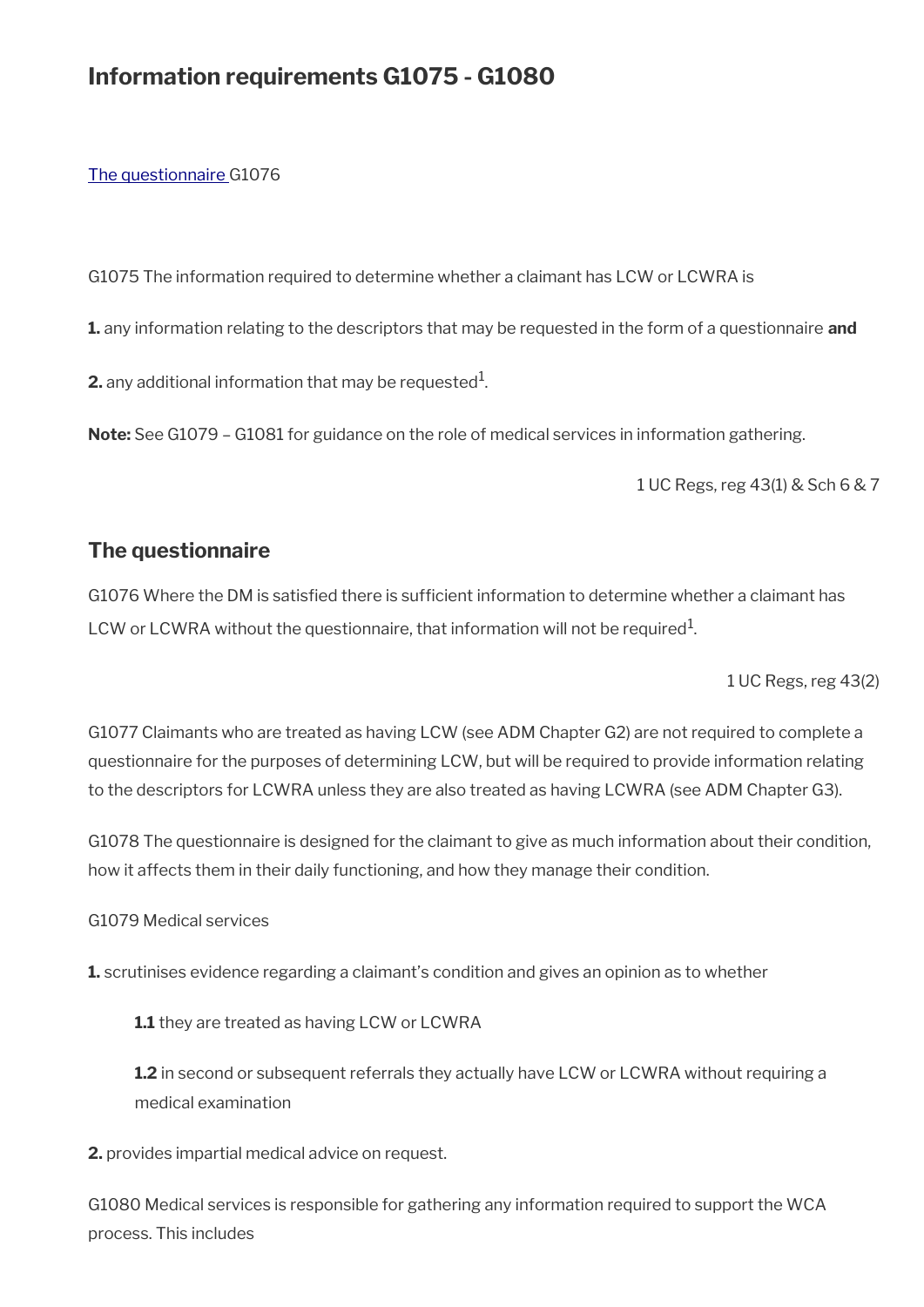- **1.** sending the questionnaire (form UC50)
- **2.** sending a reminder if the claimant does not reply within three weeks
- **3.** deciding if further medical evidence is required from the claimant's GP or health care professional.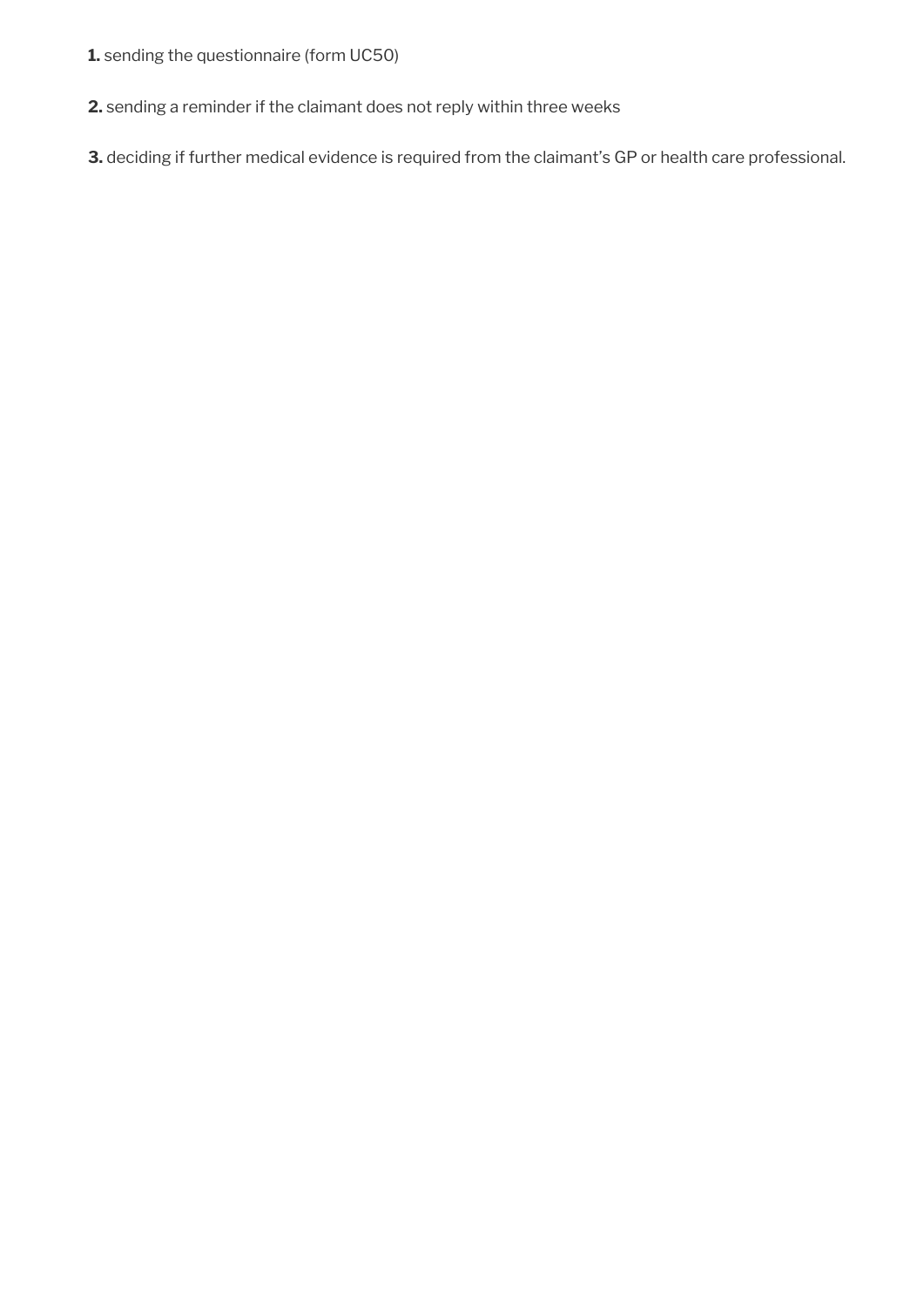# **The medical report G1093 - G1095**

#### [Second or subsequent referrals](#page-18-0) G1093 - G1095

G1081 Medical services provides an independent medical opinion on the claimant's condition, functionality and their ability to perform activities related to work. They do not provide a diagnostic examination. The focus is on a claimant's abilities rather than their disabilities. HCPs should provide relevant information and good justification for their recommendations with regard to LCW and LCWRA.

G1082 In the main, medical reports are completed electronically. There is no requirement for the report (form UC85) to be signed by the examining HCP $^1$ . However the report must identify the status of the HCP, i.e. whether he or she is a doctor, a registered nurse, or a registered occupational therapist or physiotherapist as in G1012.

1 R(IB) 7/05

G1083 The personalised summary statement forms part of the report form where that is produced electronically, and is also produced as a separate form. It is part of the evidence considered by the DM when making determinations as to whether the claimant has LCW or LCWRA.

G1084 The personalised summary statement is a statement of facts and fndings made by the HCP, and is personal to the claimant. It gives the HCP the opportunity to

**1.** justify their recommendation on the LCW and LCWRA activities and descriptors **and**

**2.** explain where the recommendation conficts with the claimant's view of their condition.

G1085 The personalised summary statement should refer to all of the claimant's health conditions, and consider the combined impact where multiple conditions are present. This should refect the consensus of medical opinion. It should not introduce new information not already in the report form.

#### G1086 – G1089

G1090 The questionnaire, the medical report, and any other medical evidence obtained by medical services, are referred to the DM to consider whether the claimant has LCW or LCWRA. There may be differences between the answers from the claimant and the HCP.

#### **Example**

On the questionnaire Kevin indicates he can walk on level ground but cannot walk 200 metres. He also indicates on the form that he can walk about 50 metres before he has to stop due to severe pain. On the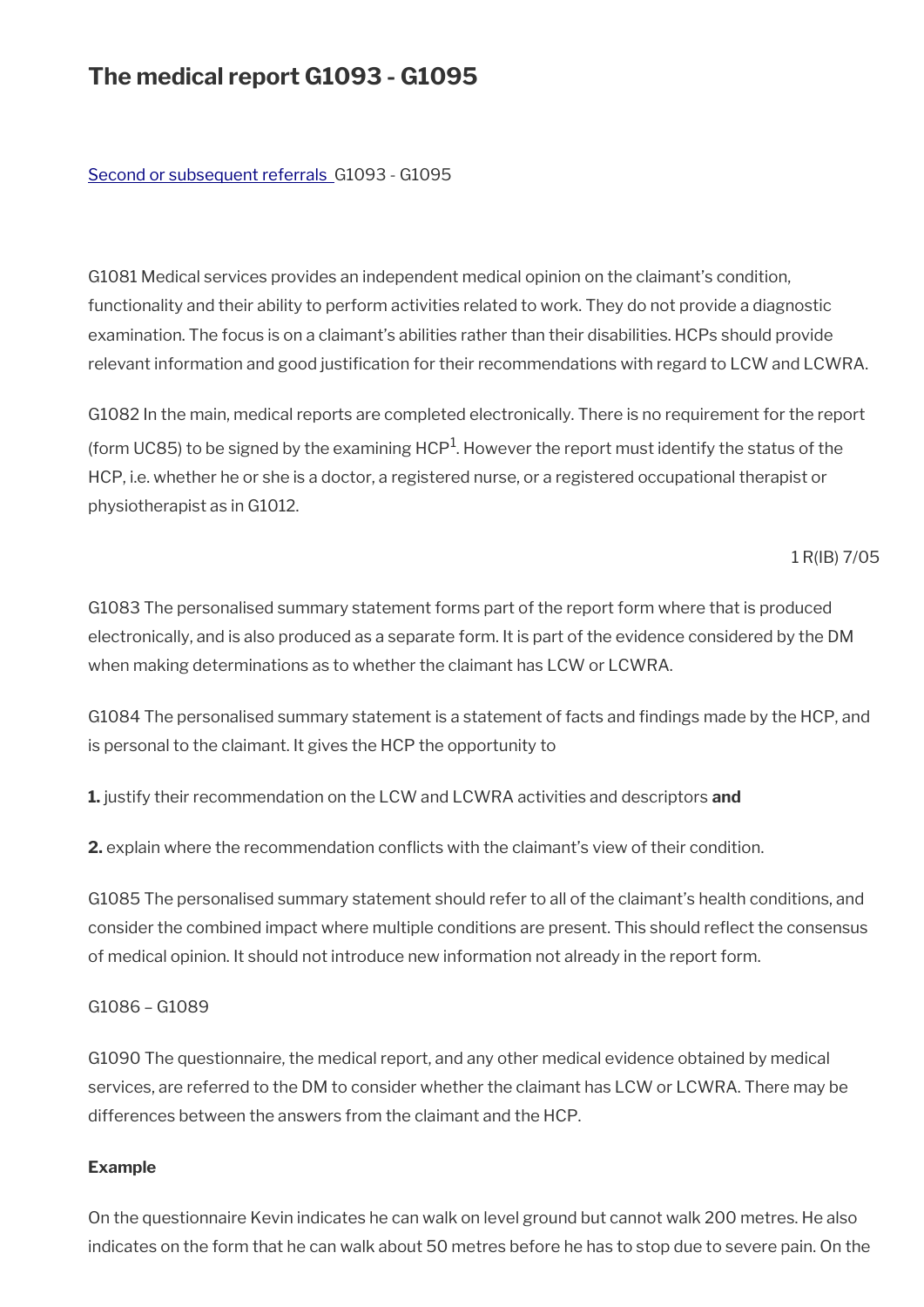medical report the HCP should collect more evidence to identify the actual distance the claimant can walk and the amount of pain and discomfort experienced and how that affects the daily functioning.

The DM then considers the merit of each answer and any other evidence. As with all evidence DMs have to decide what weight to give to the content of the medical report.

**Note:** The report should be read as a whole and any concerns over inconsistent or improbable entries addressed before a determination of LCW or LCWRA is made.

G1091 There should be no changes made to the content of the medical report other than of a very minor nature e.g. a typing error, and these are to be carried out by the same HCP who completed the original wherever possible. It is permissible for another approved HCP to make the amendment, having consulted the author of the original report, for example to avoid unnecessary delay. However the HCP making the amendment should make it clear that it has been made following consultation. Any other additions or alterations should be provided in a separate document.

G1092 The medical report includes an opinion of a HCP approved by the Secretary of State on whether any prescribed exceptional circumstances apply. The DM should consider that opinion when deciding whether a claimant can be treated as having LCWRA if they do not satisfy the test from the descriptors<sup>1</sup> (see ADM Chapter G3).

1 UC Regs, reg 40(1)(b) & (4) & Sch 9 para 5

## <span id="page-18-0"></span>**Second or subsequent referrals**

G1093 The medical report also includes advice on the period of time that should pass before a claimant is reconsidered for the next WCA process. This advice is given in all cases but the DM can determine afresh whether the claimant still has LCW in prescribed circumstances (see G1020 et seq). This may be at a different time from the advice given on the medical report.

G1094 In second and subsequent referrals medical services will

**1.** provide confrmation of the assessments which reach or exceed the threshold to satisfy LCW or LCWRA **or**

**2.** arrange for a HCP to examine all claimants who do not reach the threshold and provide a medical report on their ability to perform the specifed activities **or**

**3.** provide a recommendation on whether the claimant has LCWRA.

G1095 Not all claimants require an assessment in subsequent referrals. Medical services decides if LCW or LCWRA can be assessed on scrutiny of the available evidence.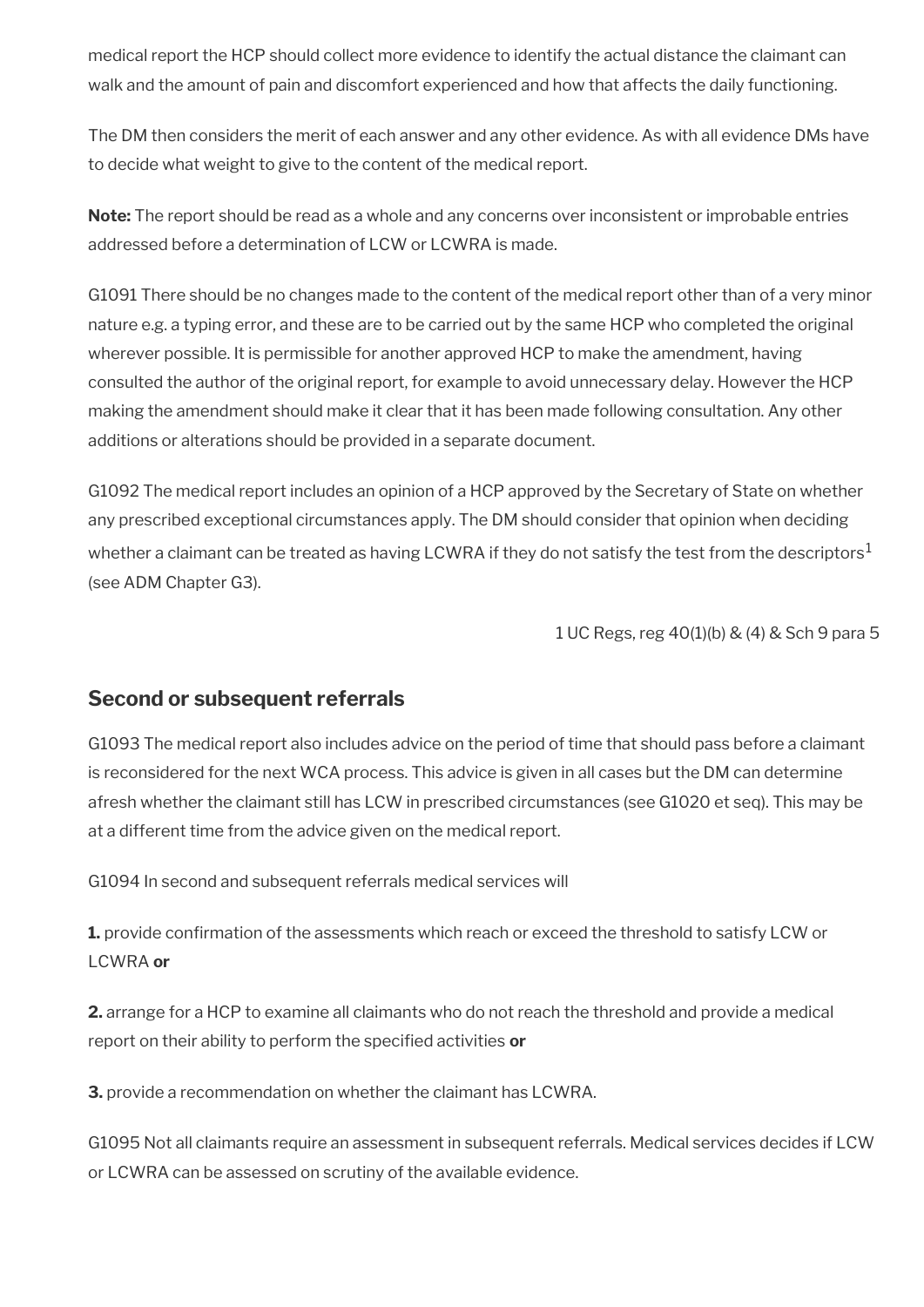## **Failure to return the questionnaire G1096 - G1104**

[The Secretary of State's duty](#page-19-0) G1097 - G1100

[Questionnaire returned before good reason considered](#page-20-0) G1101 - G1104

G1096 A claimant is treated as not having LCW or LCWRA for failure to return the questionnaire without a good reason<sup>1</sup> if the Secretary of State can show that

**1.** the questionnaire was sent **and**

**2.** a further request was sent at least three weeks after the frst letter and at least one week has passed since then2**and**

**3.** a good reason has not been given or accepted for delay beyond the period stated in **2.** above.

1 UC Regs, reg 43(3); 2 reg 43(4)

### <span id="page-19-0"></span>**The Secretary of State's duty**

G1097 The DM needs to make sure that the Secretary of State has complied with the duty set out in the legislation<sup>1</sup> to send the questionnaire and the reminder to the claimant. The DM can accept that it has been sent if there is a record of its issue and no indication that it was not properly addressed, stamped and posted.

1 Inte Act 78, s 7

#### **Has the questionnaire been sent**

G1098 Care must be taken to identify the date the questionnaire was sent. The date of its issue is only an indication of the date on which it was posted. The DM should consider whether the questionnaire actually left the issuing office and was put into the external mail on the date recorded $^1\!$ 

1 R(IB) 1/00

#### **Has the correct amount of time passed**

G1099 The correct period of time must have passed since the frst questionnaire was sent. The period of time starts on the day after the questionnaire is sent and ends at midnight on the last day provided for. If the questionnaire is posted to the claimant's last known address, the date on which it is sent is the date it was posted $^1$ .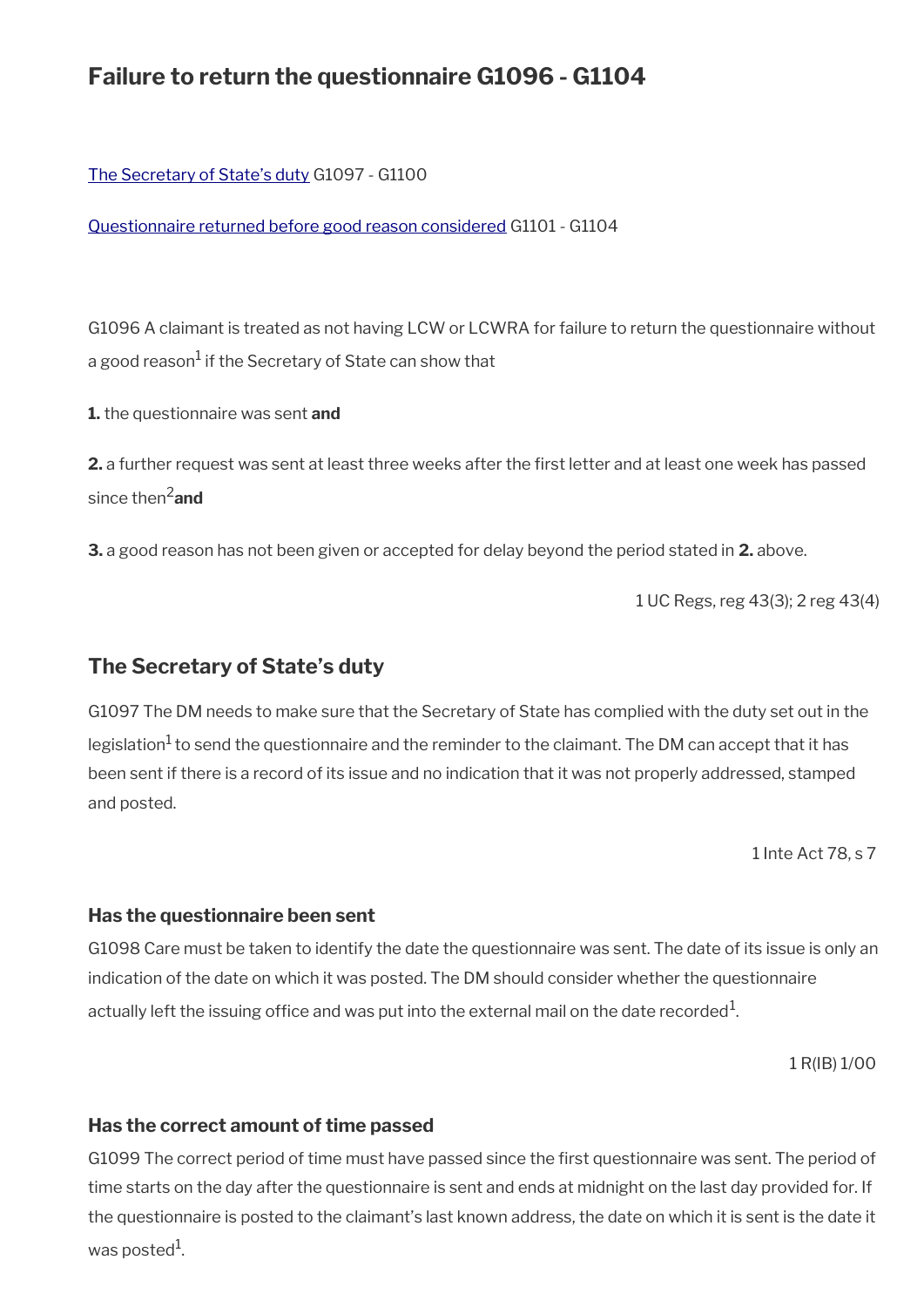#### **Example**

A questionnaire was sent to Jack on 7.10.13. A reminder is due and sent on 29.10.13. If he still does not return the questionnaire, the first day on which the DM can consider whether he should be treated as not having LCW is 6.11.13.

#### **Good reason**

G1100 If the DM concludes that the Secretary of State has complied with the duty set out in the legislation, they may then go on to consider whether the claimant had a good reason for their failure to return the questionnaire<sup>1</sup> (see G1125 et seq).

1 UC Regs, reg 43(3)

## <span id="page-20-0"></span>**Questionnaire returned before good reason considered**

G1101 As in G1096, the law imposes time limits on the Secretary of State in relation to the sending of the questionnaire and the reminder. However, there is no law imposing a time limit on the claimant for the return of the questionnaire. Sometimes the questionnaire is returned **after** the time limit imposed on the Secretary of State but **before** the DM has considered whether there was a good reason for the earlier failure to return the questionnaire. In these circumstances, the determination cannot be made because it cannot be held that the claimant has failed to return the questionnaire. Instead, normal WCA action should resume.

#### **Example**

A questionnaire was sent to Jayne on 1.7.14. This was not returned so a reminder was sent to her on 23.7.14. If the questionnaire is not returned, the frst day on which the DM could consider making a determination treating Jayne as not having LCW is 31.7.14. The DM obtains the case on 11.8.14 to make the determination, but notes that the questionnaire had been received in the office on 6.8.14. The DM cannot make the determination treating Jayne as not having LCW because she has not failed to return the questionnaire. Instead, normal WCA action resumes.

G1102 – G1104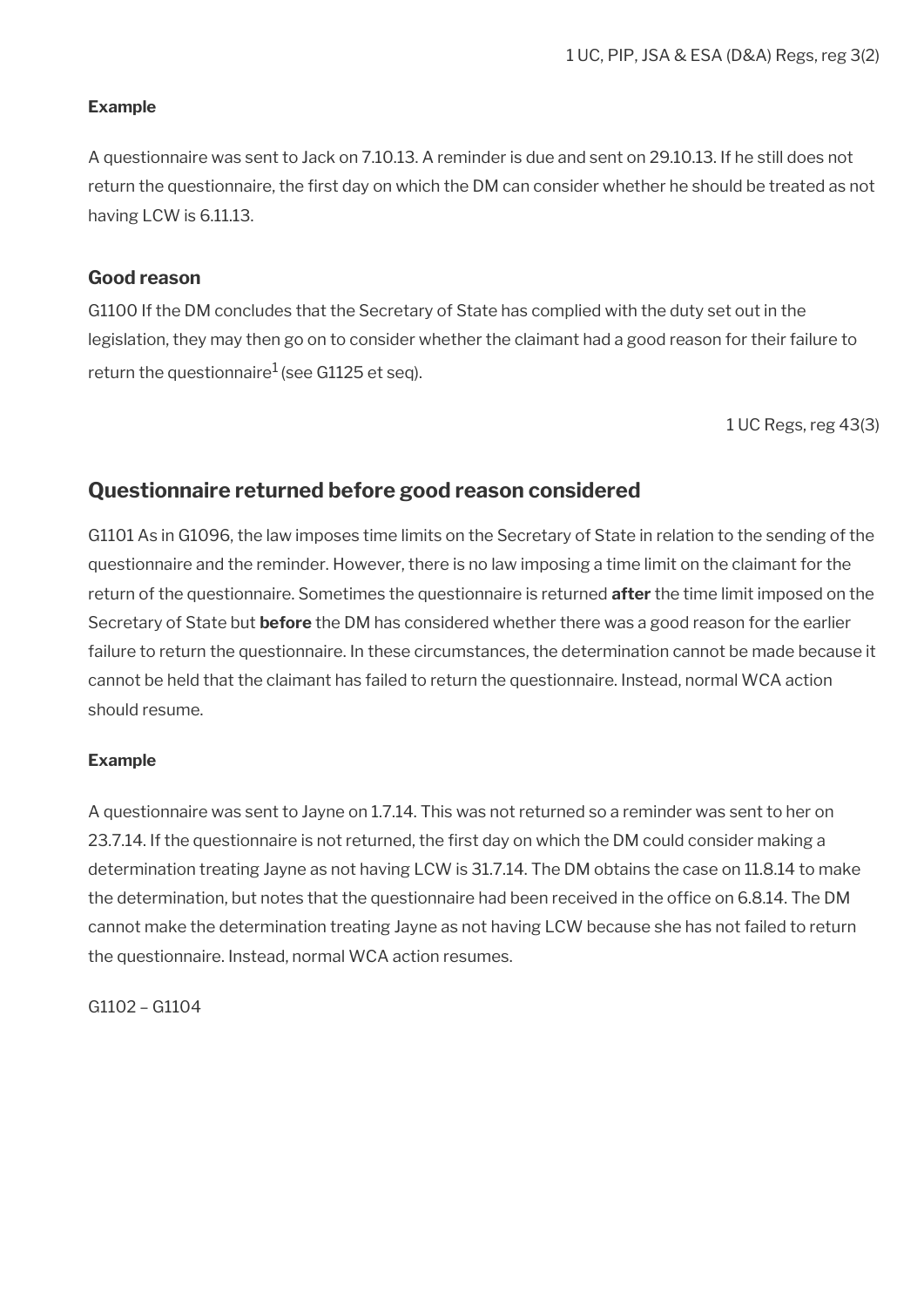## **Medical examination G1105 - G1124**

[General](#page-21-1) G1105

[Failure to attend or submit to a medical examination](#page-21-0) G1106 -

[Failure to submit](#page-24-0) G1117 - G1124

### <span id="page-21-1"></span>**General**

G1105 Claimants may be called to attend a medical examination by a HCP approved by the Secretary of State where it has to be determined whether they have LCW or LCWRA $^1$ . The purpose of the medical examination is to enable the DM, with the benefit of a medical opinion, to determine whether a claimant meets the threshold for LCW or LCWRA. The medical examination may be conducted in person, by telephone or by video.

1 UC Regs, reg 44(1)

## <span id="page-21-0"></span>**Failure to attend or submit to a medical examination**

G1106 Claimants can be treated as not having LCW or LCWRA if

**1.** they fail without a good reason to attend for or submit to a medical examination<sup>1</sup>and

**2.** they

**2.1** had at least seven days' notice of the examination **or**

**2.2** agreed to accept a shorter period of notice<sup>2</sup>.

1 UC Regs, reg 44(2); 2 reg 44(3)

G1107 Medical services

**1.** where possible contacts the claimant by telephone to arrange an appointment for the examination **and**

**2.** keeps a detailed record of the date, time and place of the examination agreed with the claimant **and**

**3.** issues written notice to confirm the arrangement (unless the claimant has agreed to accept a shorter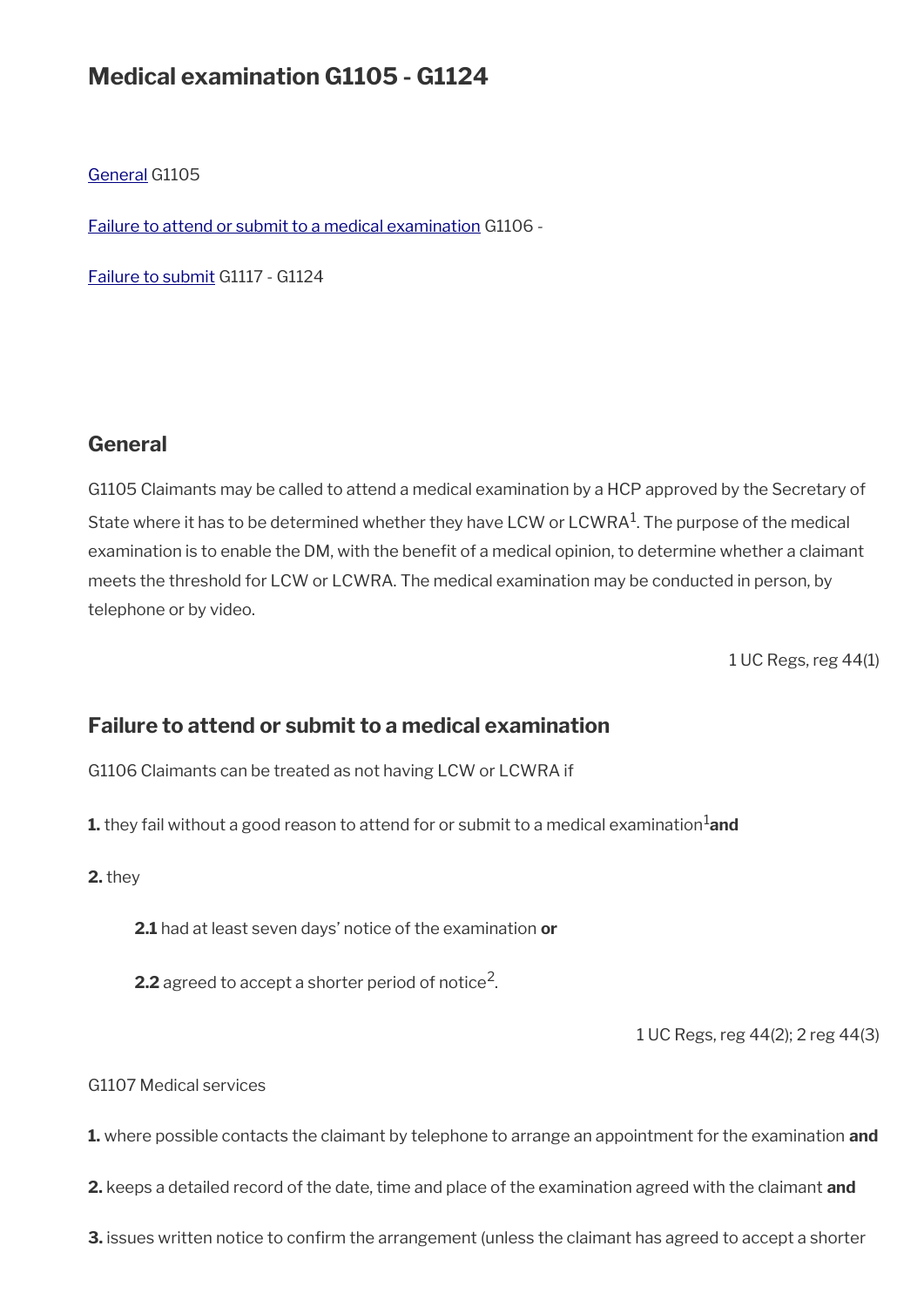period of notice).

#### **The Secretary of State's duty**

G1108 Unless the claimant has agreed to accept a shorter period of notice, when considering whether a claimant should be treated as not having LCW or LCWRA, the DM has to be satisfed that the Secretary of State has complied with the duty set out in the legislation $^{\rm 1}$ , that

**1.** a written notice was sent **and**

- **2.** the notice included the time and place of the examination **and**
- **3.** the notice was sent at least seven days before the date of the examination**and**
- **4.** the examination had not been cancelled.

1 UC Regs, reg 44(3)(a)

G1109 If, after calculating the period of time which passed between the date the written notice was sent and the time of the examination, the DM decides that seven days had not elapsed $^{\rm 1}$ , they should consider whether the claimant has agreed to accept a shorter period of notice whether given in writing or by telephone. If there is no evidence that the claimant had agreed to accept a shorter period of notice the claimant cannot be treated as not having LCW.

1 UC Regs, reg 44(3)(a)

G1110 Where the claimant has agreed to accept a shorter period of notice the DM considers the appropriate amount of time agreed between medical services and the claimant $^{\rm 1}$ . Medical services always send a confrmation of the date, time and venue of the appointment whether or not this has been agreed in a telephone call with the claimant.

1 UC Regs, reg 44(3)(b)

G1111 Only one rescheduled appointment can be offered during a WCA referral. If the claimant cannot attend the rescheduled appointment, medical services will record that the claimant has failed to attend. The DM will have to consider the reasons why the claimant cannot attend and consider whether this was because of a good reason (see G1125 et seq).

G1112 If the DM cannot confrm that the provisions in G1108 were met, the claimant cannot be treated as not having LCW or LCWRA.

**Note:** Medical services can provide evidence of notifcation for requests from DMs who are considering revision or supersession of disallowance determinations and preparing appeal responses.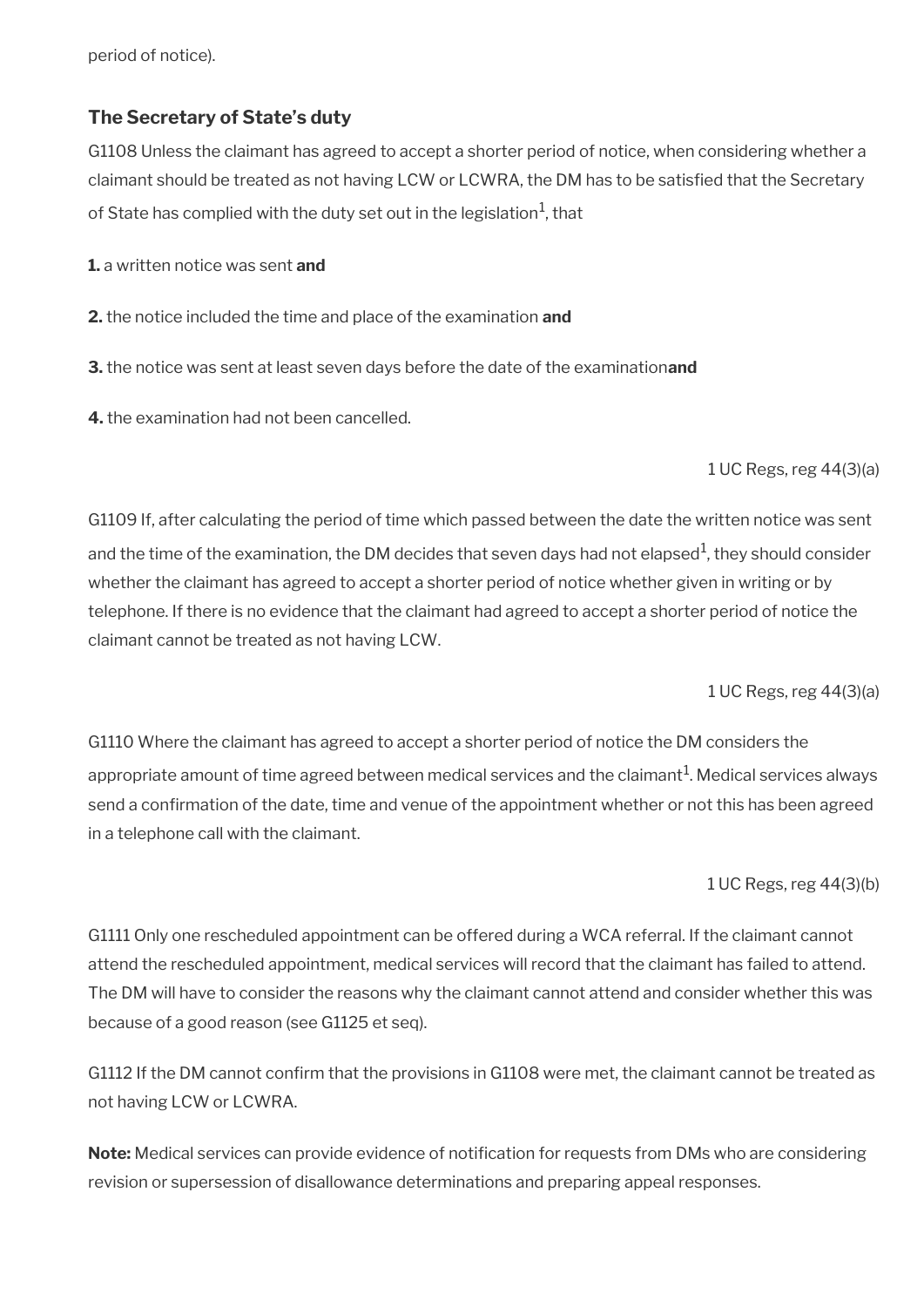### **Has notice been sent**

G1113 The DM needs to be sure that the claimant has been sent notice. The DM can accept that it has been sent if there is a record of its issue and no indication that it was not properly addressed, stamped and posted $^{\rm 1}$ . In addition the DM should make sure that the notice was in writing and included the time and place of the medical examination unless the claimant had agreed to accept a shorter period of notice. Medical services always send a confrmation of the date, time and venue of the appointment whether or not this has been agreed in a telephone call with the claimant.

1 Inte Act 78, s 7

### **Have seven days passed**

G1114 Where there is no evidence that the claimant agreed to accept a shorter period of notice, the DM needs to be sure that the correct period of notice has been given. The DM has to decide when the notice was sent. The day after is day one. Seven clear days of notice have to pass before the date of the examination $^1$ .

1 R(IB) 1/00

#### **Example 1**

A letter giving the time and place of a medical examination is prepared and placed in the post tray at 3pm on Friday 1st. Because of the timing of the internal post collection it does not reach the post room until Monday lunchtime and leaves the office in the external mail on Monday at 5pm. The appointment is timed for Monday 11th. The recipient does not attend. It is not possible to treat the claimant as not having LCW because if Tuesday 5th is Day one, Monday 11th is Day seven and they have not received seven days clear notice.

### **Example 2**

A letter giving the time and place of a medical examination leaves the offce on Wednesday 6th. The appointment is timed for Thursday 14th. The recipient does not attend. Subject to good reason the claimant is treated as not having LCW because Thursday 7th is Day one, Thursday 14th is Day eight and they have received at least seven days clear notice.

#### **Has the appointment been cancelled**

G1115 Claimants cannot fail to attend the medical examination if the appointment had already been cancelled by medical services. The DM should investigate any indications that the claimant had made contact with the issuing office before the time of the examination. This is so that they can satisfy themselves that the appointment had been left open for the claimant.

### **Good reason**

G1116 If the DM concludes that the Secretary of State has complied with the duty set out in G1108 they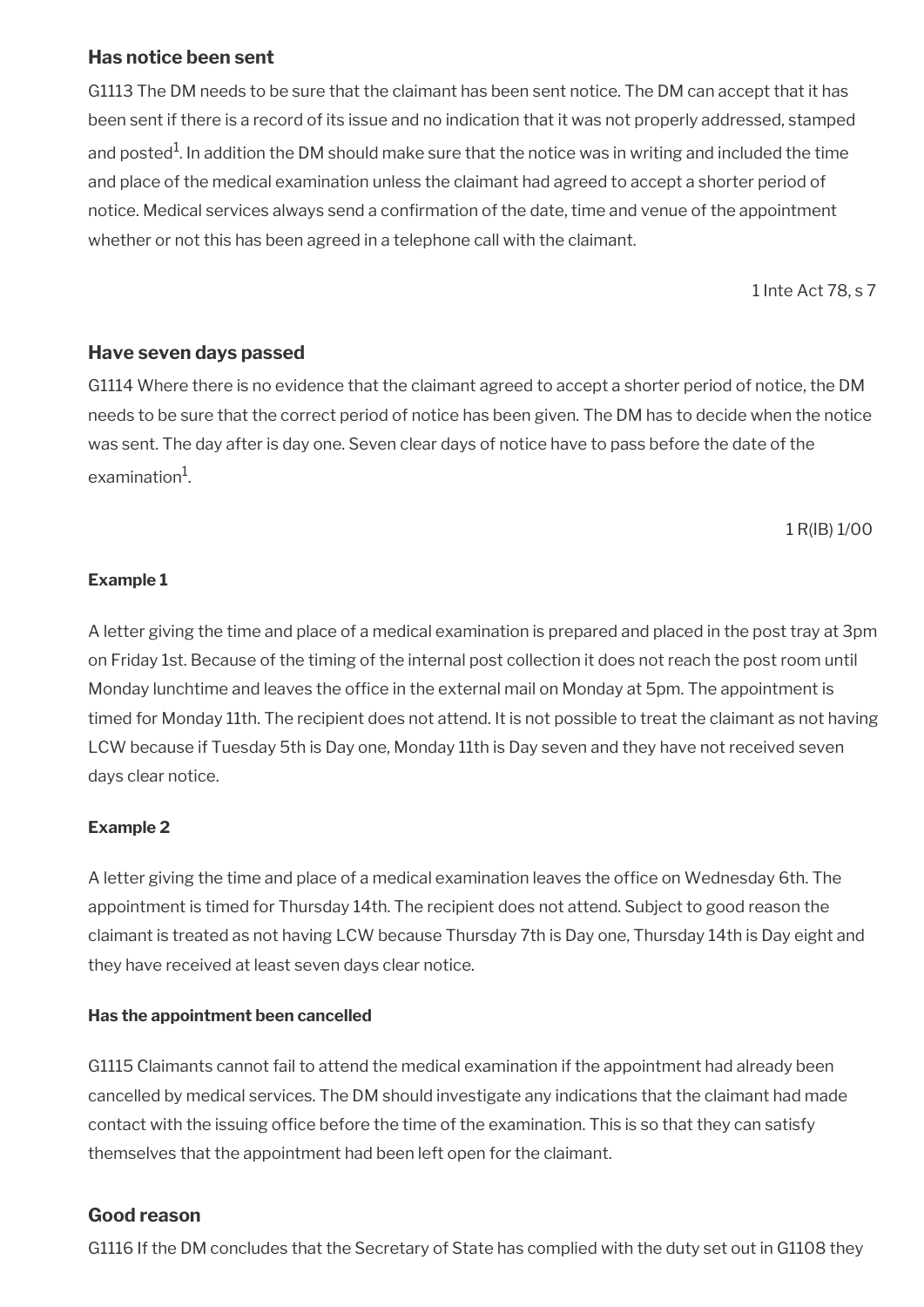may go on to consider whether the claimant had a good reason for their failure to attend to medical examination.

## <span id="page-24-0"></span>**Failure to submit**

G1117 Where a claimant attends a WCA but fails to participate in the process the assessment is terminated. This may happen where a claimant

**1.** refuses to be examined **or**

**2.** poses a threat to staff or others **or**

**3.** shows inappropriate or threatening behaviour **or**

**4.** shows intoxication from alcohol or substance abuse **or**

**5.** is persistently uncooperative.

G1118 Medical services will record a full and detailed account of the claimant's behaviour and refer to the DM to decide whether the claimant should be treated as not having LCW or LCWRA due to a failure to submit to an examination.

G1119 If a claimant makes it clear after going to the examination that they will not be medically examined then that constitutes a failure to submit to an examination $^1\!\!$  .

1 R(IB) 1/01

G1120 A claimant fails to submit to an examination not only by refusing to be examined but also if that claimant seeks to impose as a condition of being examined a term which would render the examination useless for the purpose for which it is required.

#### **Example**

The claimant requests the medical report should not be passed to a layman, including a DM, insisting on complete confdentiality. By imposing such a condition the examination becomes useless for the purposes for which it was required and the claimant is failing to submit to an examination.

### **Good reason**

G1121 If the DM concludes that the Secretary of State has complied with the duty set out in G1108 they may go on to consider whether the claimant had a good reason for their failure to submit to a medical examination (see G1125 et seq).

G1122 – G1124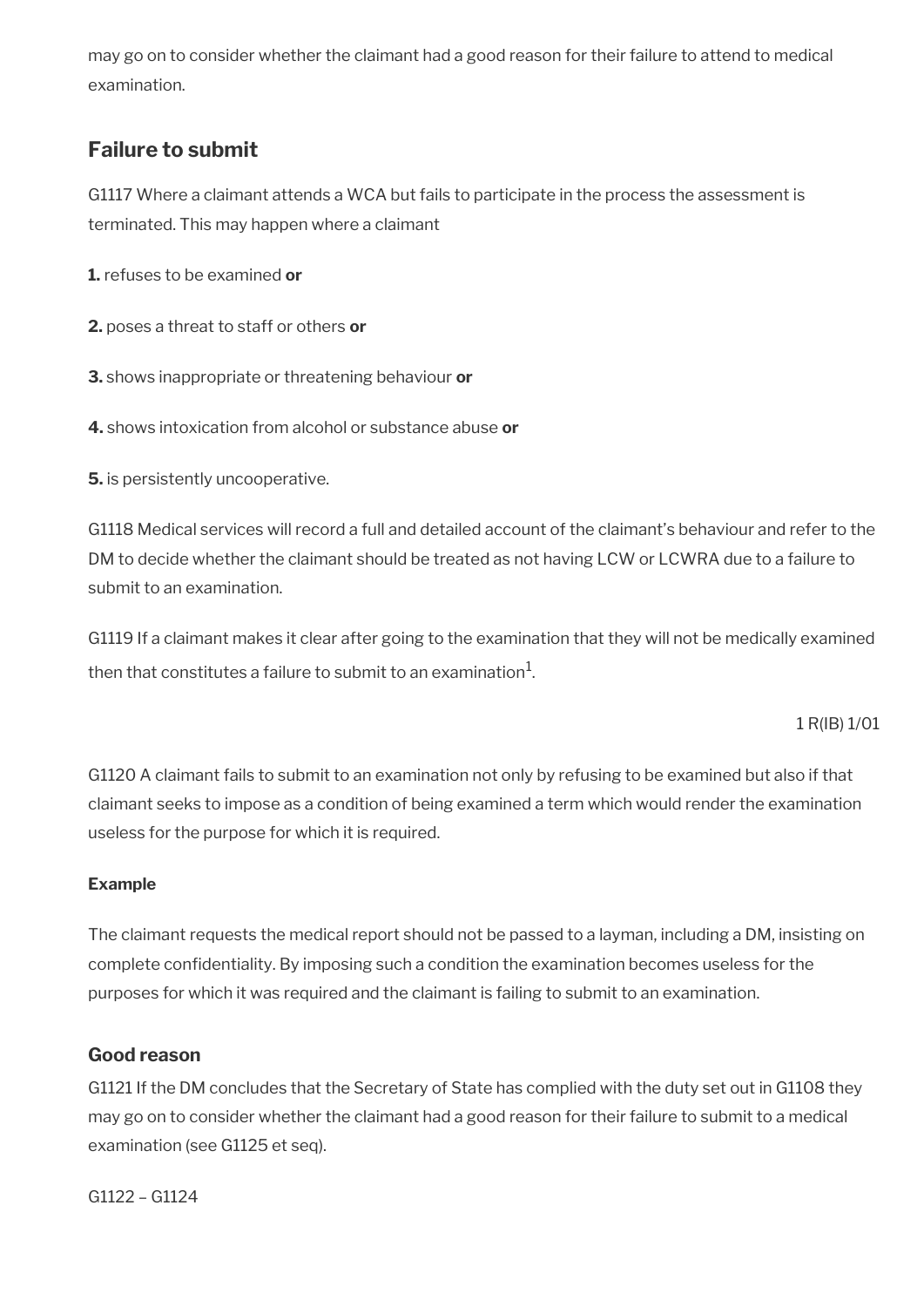# **Consideration of good reason G1125 - G1999**

[Good reason - some scenarios](#page-25-0) G1128 - G1999

G1125 The claimant will have been asked to give the reasons for not complying with the Secretary of State's request for information or to attend or submit for examination. The DM should bear in mind the guidance about considering evidence in ADM Chapter A1 (Principles of decision making and evidence).

G1126 The onus of proving good reason lies with the claimant who fails to comply. The test of good reason is whether the DM judges the reason for non-return or non-attendance or failure to submit to be reasonable and likely on the balance of probabilities.

G1127 The DM may determine that a claimant is treated as not having LCW if

**1.** they have failed to

- **1.1** return the questionnaire **or**
- **1.2.** attend or submit for examination **and**
- **3.** they have
	- **3.1** not replied to enquiries **or**
	- **3.2** given an explanation that does not amount to a good reason.

### <span id="page-25-0"></span>**Good reason - some scenarios**

G1128 Any reasons given for the non-return of the questionnaire should be judged on the balance of probabilities. Whether the reasons for delay amount to good reason depends upon whether the DM considers, for example,

**1.** it was reasonable not to return the questionnaire on this occasion **or**

**2.** if non receipt by the office or claimant was more probable than not.

G1129 If a claimant says that they were too ill to attend because of the nature of their disability, the DM should ask for evidence to support this. If the claimant is usually able to get out, for example to the doctor or hospital, good reason should only be accepted if it is unreasonable to expect the claimant to have attended on that occasion. Exceptionally, a claimant may be examined at home if they are unable to travel.

G1130 A claimant may say they were too ill to attend because of a condition unrelated to their disability,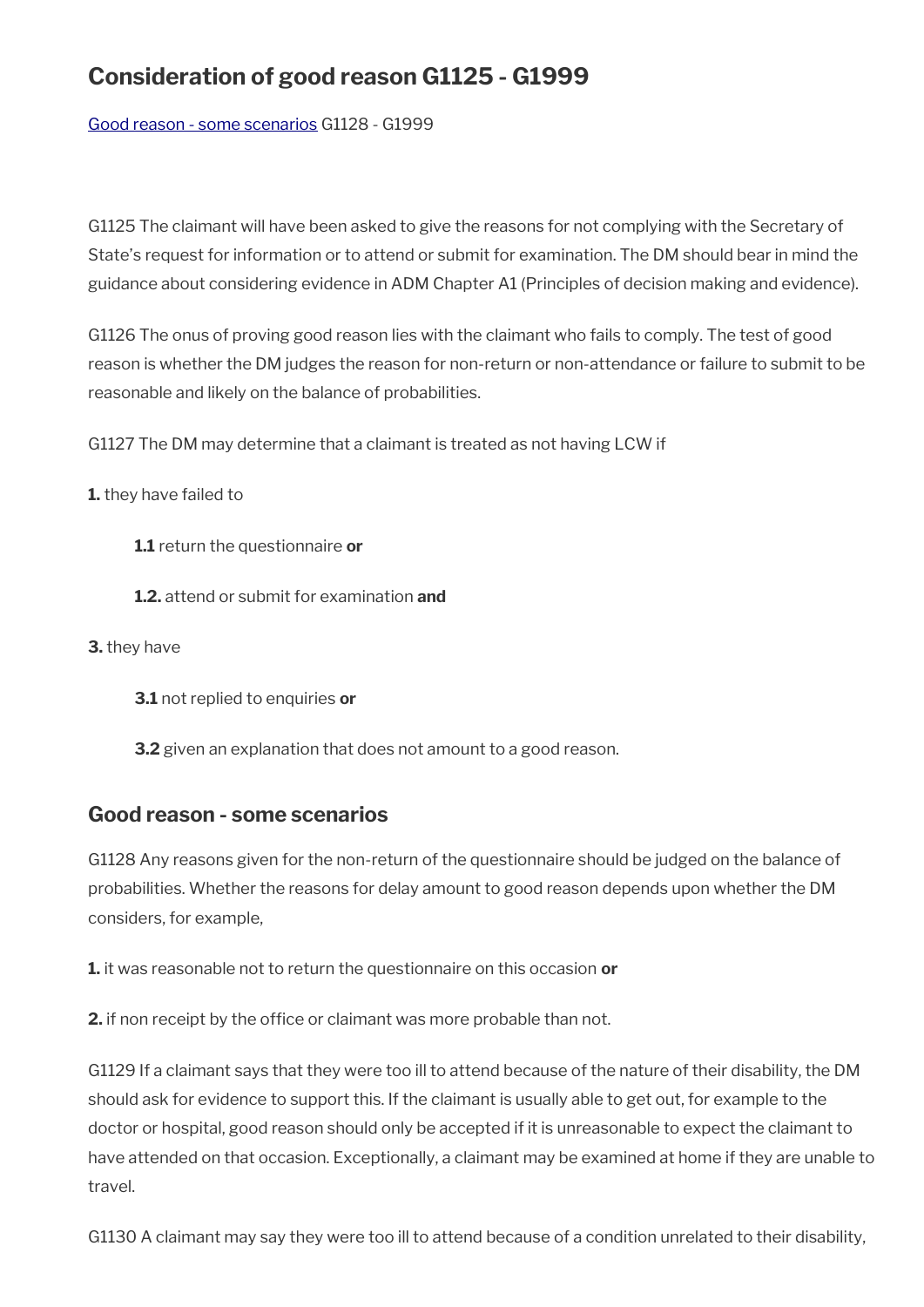for example they may say that they had fu at the time of the appointment. If the DM accepts the evidence, the claimant has a good reason for their non-attendance.

G1131 Good cause (or reason) was not accepted in a case where a claimant had tried to avoid attending several examinations by submitting final certificates. In the particular circumstances the final certificate was irrelevant because it was replaced by an open statement which included the day of the examination $^1\!$ 

#### 1 R(S) 12/59

G1132 If the claimant contends that they did not receive the notice of the appointment, DMs should satisfy themselves that the notice was sent. The DM should give consideration to the date on which the written notice was posted, the time sufficient to show whether or not it would have been collected from the post box, the address to which it was posted and whether by frst or second class post. The DM should also be satisfied the letter has not been returned undelivered.

G1133 The DM will normally need better evidence of the address to which it was posted than a later computer generated print out showing the address on the fle at that later date. If there is no evidence to show whether first or second class post was used the DM should assume that second class post was used. If it was sent it can be assumed it was delivered unless there is evidence to the contrary.

G1134 Where the claimant says the postal difficulties are specific to them or their address, all of their circumstances are to be given fair consideration. They will have to show that they have done enough to ensure as far as is reasonably possible that they receive their mail, special care may be expected in the cases of accommodation addresses and premises in multiple occupation.

G1135 Sometimes it may be right to reject a claimant's allegation of non-receipt where the excuse extends to a number of letters, or is coupled with suspicious circumstances, or if the non-receipt of mail is selective so that only certain letters are not received. However the uncontradicted evidence of the non-receipt of a single letter in plausible circumstances, such as the communal delivery of mail to particular premises where another person went through the mail before the claimant had a chance to do so may establish a good reason.

G1136 DMs can see all changes of address and when the changes were effective from in the relevant medical services computer system to help them decide where the questionnaire was sent and when.

G1137 If a claimant attends but refuses to have a physical examination, for example because of genuinely held religious beliefs, the DM should normally accept a good reason unless it is evident that the refusal is based on a prejudice against or distaste for the examination rather than because of a particular belief<sup>1</sup>.

1 R(S) 9/51

G1138 It is possible for the DM to consider that a claimant did not have a good reason for failure to submit to an examination because of drunkenness, drug abuse or other problem behaviour. However if